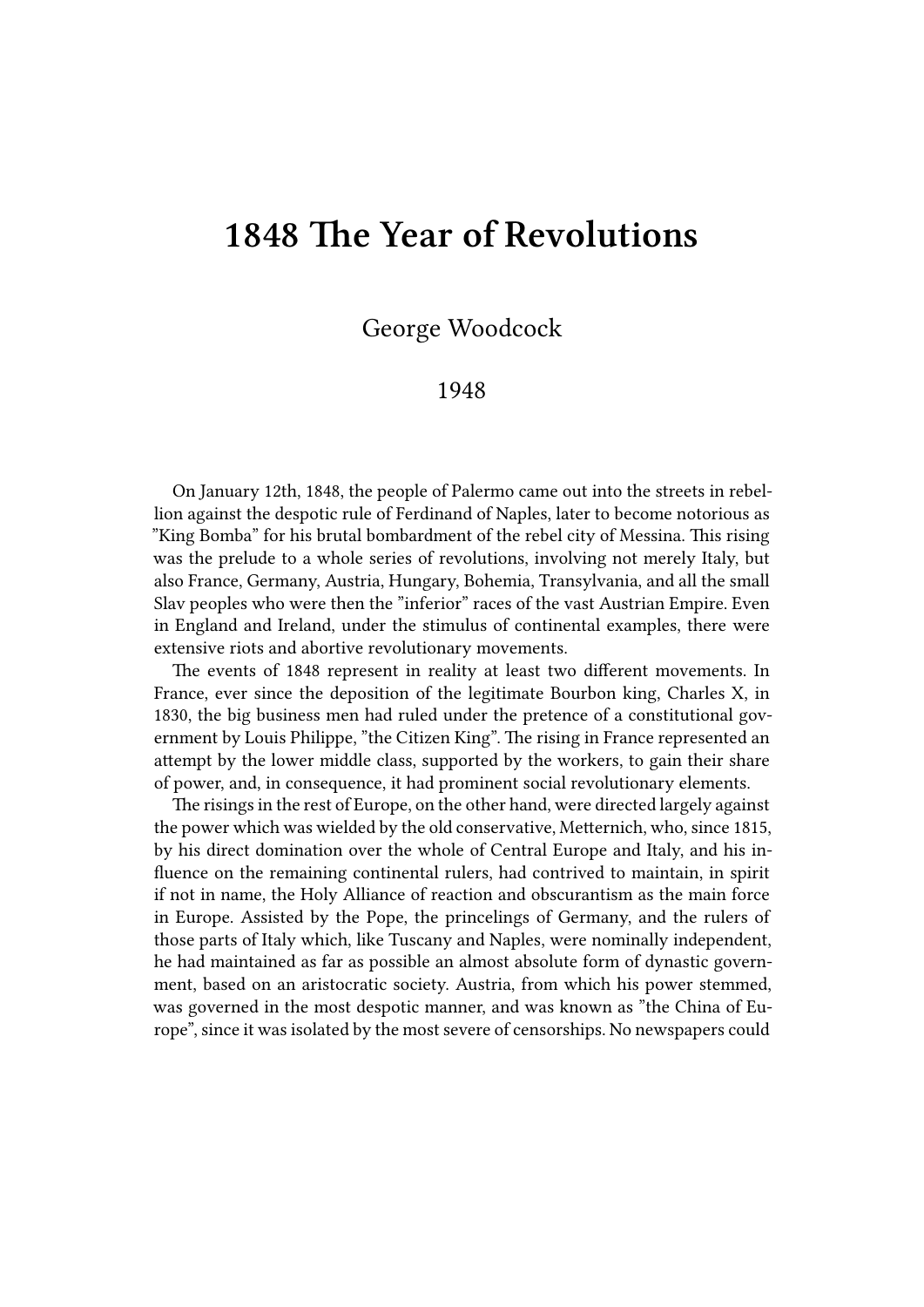be published, and books, whether printed internally or imported from abroad, were subjected to the most rigorous examination before the citizens of the country were allowed to read them. Even the mildest radical or reformist propaganda was forbidden, and an efficient political police system assisted the control of Metternich and the Emperor Ferdinand.

The remainder of Germany was, in theory, a federation of large and small sovereign states, under the suzerainty of the Emperor. In fact, these States were completely under the reactionary domination of Metternich, who quickly called to order any prince daring to defer to liberal pretensions. Where a principality, like Baden, began to show the least sign of yielding to progressive tendencies, Metternich was quite prepared to interfere directly in its internal affairs. The only State in the German federation that really challenged the power of Austria was Prussia, but this was merely a dynastic struggle, and the Hohenzollerns were in complete agreement with Metternich over his policy of suppressing the democratic movements within Germany.

Within Austria were included, not only the small country which now bears that name, but also territories that today form parts of Czechoslovakia, Poland and Jugoslavia. In these areas all nationalist or democratic movements were carefully suppressed, the native languages were, as far as possible, forbidden, and all the key posts and services in the public administration were in the hands of Germans from Austria.

Among the subject territories was also the northern part of Italy, which, after the first fall of Napoleon in 1814, had been occupied by the Austrians, and retained as an Austrian dominion at the peace of 1815. The possession of this area gave the Austrian government strategic control of all Italy. While the native princes had returned to their provinces in 1814, and perhaps enjoyed more real sovereignty than the German princes, the Imperial authorities were careful to allow no democratic excesses even in parts of Italy outside their nominal control, and the comparative lack of direct interference was due only to the fact that most of the Italian princes were themselves too despotic to do anything that might displease Metternich. When, in 1821, the people of Naples rose and forced a democratic constitution on their king, the Imperial authorities did not scruple to violate the sovereignty of Neapolitan territory by sending an army to suppress the liberal movement and re-establish the old autocracy. The only state in Italy that possessed any real independence and could afford even the mildest leaning towards liberalism was the kingdom of Piedmont, which also included Genoa and Sardinia. This was due in part, at least, to the fact that Piedmont enjoyed a certain veiled support from both France and the Swiss cantons as a counterbalance to Austrian influence in Italy.

The remaining country over which the Emperor ruled was Hungary. This country was not part of the Empire, and was nominally independent, the Emperor of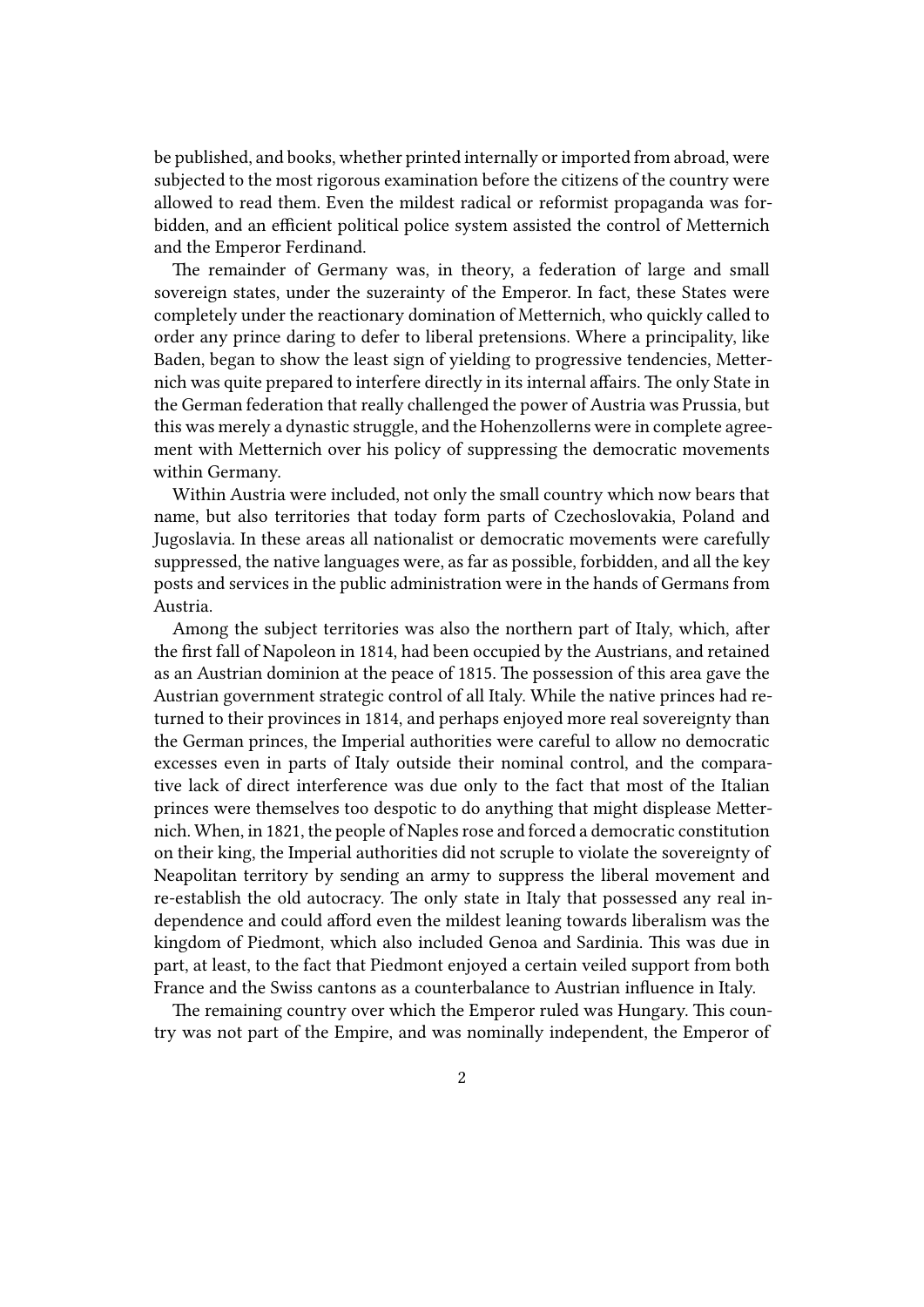Austria ruling it as king. But, in fact, since the days of Maria Theresa, it had become dominated by the Emperor's German bureaucracy, and continual attempts had been made to interfere with the rights of the Magyars, the ruling people of the country. But the Magyars were only one race in that sprawling land, which included Transylvania, inhabited largely by Roumanians, and Croatia, with its Slav population, as well as part of Serbia. The Magyar aristocracy, while claiming independence from Austrian domination and equality with Germans within the Habsburg dominions, themselves repudiated and tried to suppress any attempt by either Roumanians or Slavs to claim their autonomous rights, and attempted to maintain their continued suppression under Magyar institutions.

Feudalism persisted throughout Germany and the Austrian subject territories, with the exception of northern Italy, which had been freed of this particular institution by the Napoleonic rule, and the peasants were subjected to the tyrannies of the local landowners as well as those of the centralised bureaucracy. Unlike France and England, these countries had as yet no large class of industrial workers, and the middle class was only just emerging into a condition of political consciousness, much retarded, in the small states at least, by the general economic dependence on princely and aristocratic patronage. Nevertheless, the opening of communications and extension of commerce with the outside world, as well as the emergence of an industrial revolution in parts of Germany, were welding the bourgeoisie into a conscious class, of whom the more prosperous were feeling the manifold disadvantages of the division of Germany into thirty principalities, with as many frontiers, customs barriers and codes of local law, and were beginning to join the liberals in their demands for a united democratic Germany.

The first, and also the most bitterly fought revolution of 1848, was that which began in Italy in January of that year. The Italian revolutionary movement was essentially and predominantly nationalist. The middle classes were opposed to the separatist ideas of the various princes, who were concerned mostly with their own immediate local or dynastic interests. Having enjoyed a temporary unity under the Napoleonic government, the Italian bourgeoisie were not slow to see that, however irksome that dictatorship may have been, it gave them more commercial opportunities than the return to eighteenth-century conditions. They looked to the unity of Italy in a bourgeois democracy. Some, like Mazzini and Manin, wanted a republic, but the majority of the Italian liberals would have been content with a kingdom, and they looked towards Charles Albert of Savoy, the King of Piedmont, as the possible future king of a united Italy. Generally speaking, in the early part of the nineteenth century, there was a remarkable unity among Italians of all classes in their desire to get rid of native rulers as well as foreign oppressors, so heavily did the yoke of Austrian police tyranny, Papal obscurantism and the cruelty and corruption of the petty king: and princes, weigh upon burgess, peasant and artisan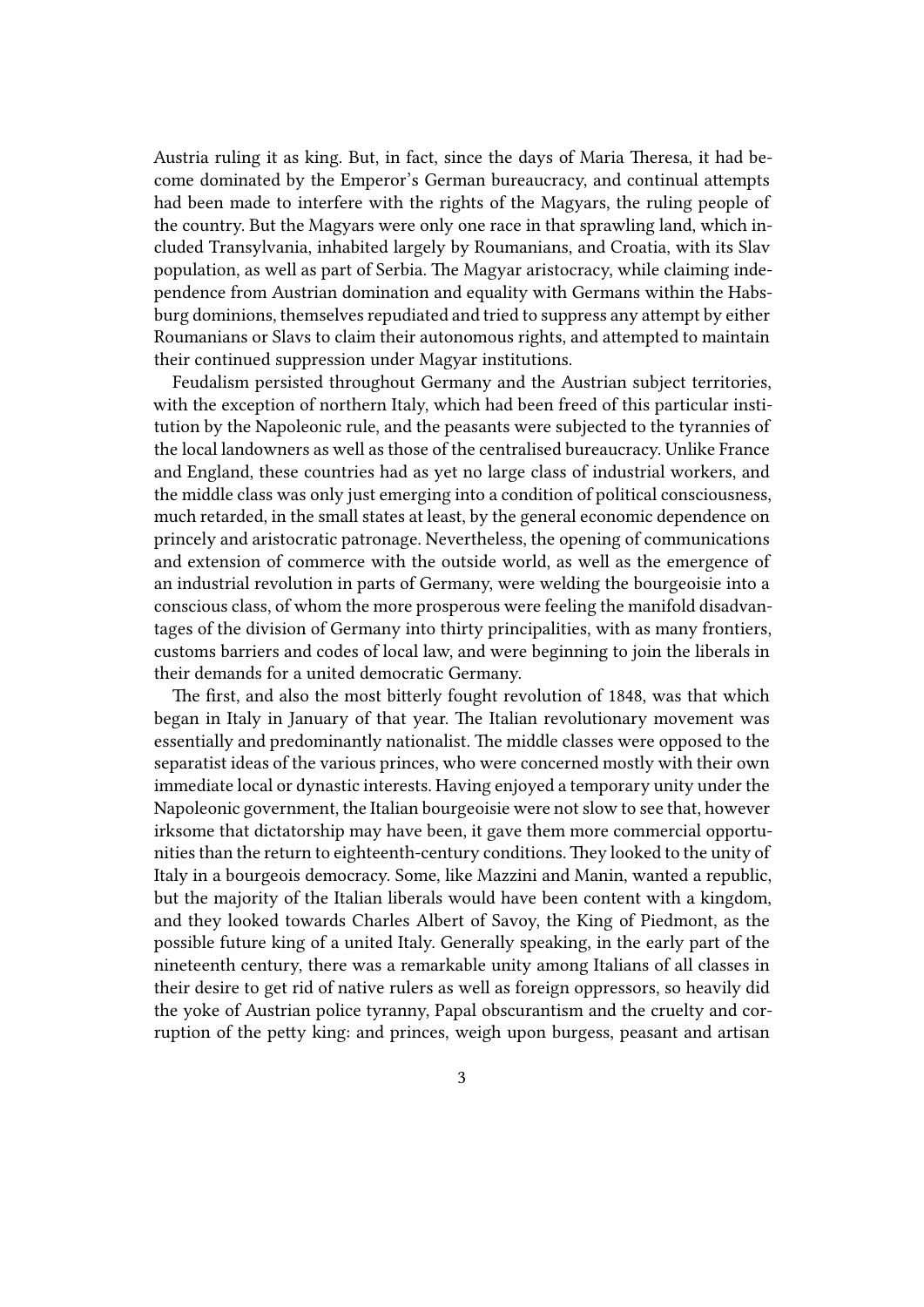alike. Thus the risings of towns and districts often showed an amazing unanimity, aristocrats, tradesmen, workers, farmers and even priests and monks, playing their part in the movement for a revolution that would free them from the intolerable oppression and corruption they had to endure.

The prelude to the risings of 1848 came when Gregory, one of the illiberal Popes, died and, owing to the dissensions within the College of Cardinals, the timid Pius IX, Pio Nono, was elected. Pius was not wholly hostile to the liberal cause in Rome, and the month after his election he conceded a partial political amnesty, and granted permission to form a civic guard in the city of Rome. From that time onwards Pio Nono became, like Charles Albert, an unwilling figurehead of the Italian revolutionary movement. He was regarded as a liberal opponent of the Austrians, which he certainly was not, and his minor concessions gave a great impetus to the movement for constitutional government and Italian unity, and helped to prepare the way for the risings of 1848.

Significantly, the first risings took place in January, 1848, in Milan and Palermo, the former city in the centre of the provinces subjected to the hated Austrian rule, the latter in the most disaffected part of the dominions of the King of Naples.

Neither of these risings was immediately successful, but they were followed by riots in all the principal cities, and during February the leading sovereign princes of Italy, the Pope, the King of Naples and the Grand Duke Of Tuscany, yielded in terror to the demands of their peoples, and promised constitutions.

The revolutionary initiative now passed to France. The political trickery and attempts at absolute rule of Louis Philippe and his minister Guizot, the French Metternich, the corruption that permeated the whole administration and more or less sold France to the big financiers who supported the Orleanist cause, the restricted suffrage which gave participation in the Government to a very tiny minority of the population, all combined, by the end of 1847, to produce a widespread movement for constitutional reform, and the opposition to the inept rule of Louis Philippe spread to all classes, even including the big financiers, who were being hit by the economic crisis, which during 1847 and the early part of 1848, caused very wide distress, particularly among the industrial workers, many thousands of whom were unemployed in all the large towns.

Guizot and his fellow ministers promised reform and then went back on their word; in the end the disgust with their manoeuvres was so great that a general demand arose in Paris for the dissolution of the Government. The ministerial majority in the Assembly dwindled until it was only preserved by the fact that many seats were held by government functionaries.

The final clash came over an apparently minor issue, as is often the case in revolutionary upheavals. The Liberals, led by Odilon Barrot and Thiers, had adopted as a propaganda device the idea of holding political banquets throughout the coun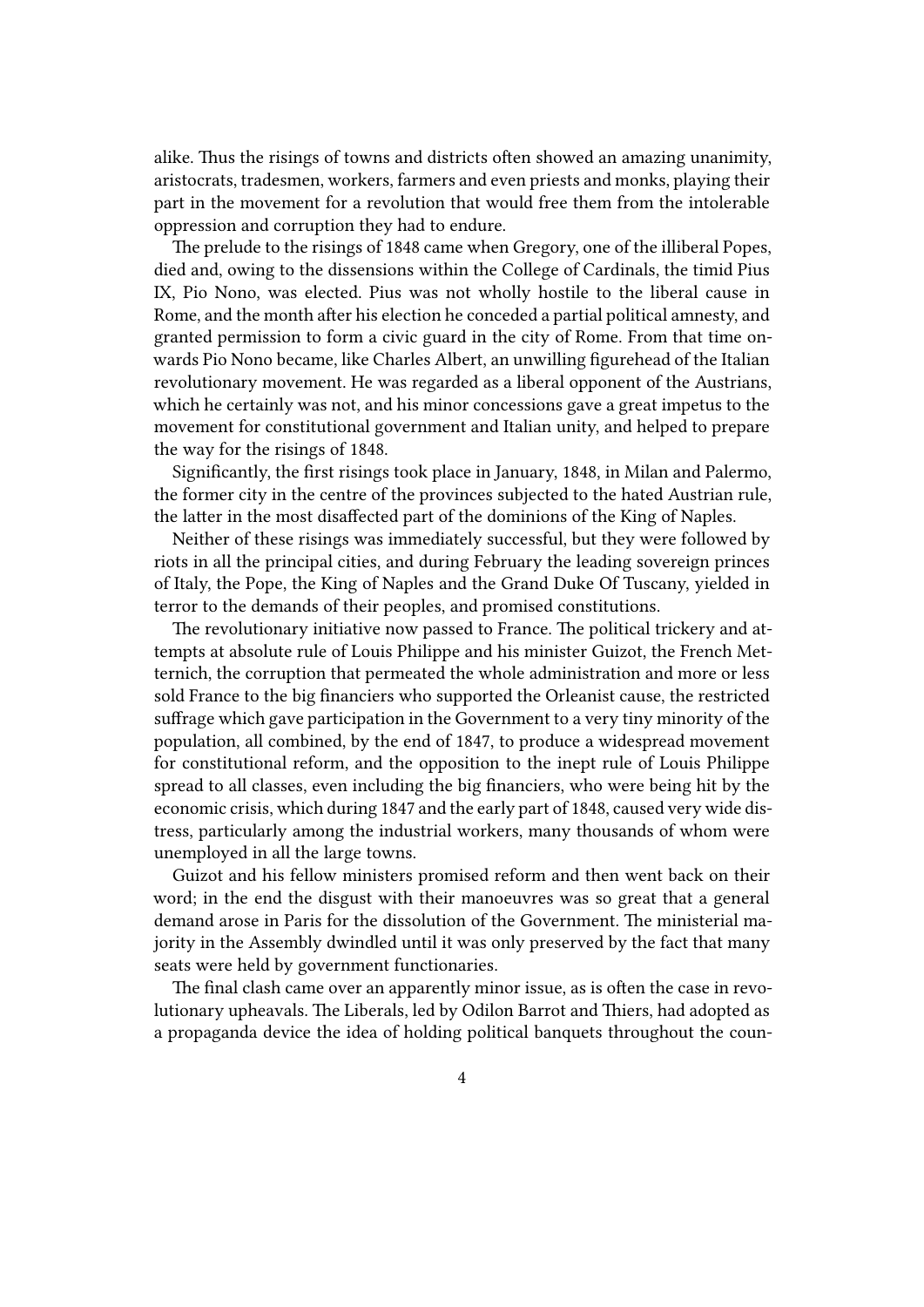try, at which they hoped, by the numbers of their supporters, to impress the few electors into returning a vote hostile to the Government.

The increasingly general discontent, and the apparent success of the Liberal campaign, led the King and his advisers into an act of panic which provoked a wholly unexpected resistance. A great banquet in Paris was announced for February 22nd, and the Government decided to forbid it. Much feeling was aroused over this question, and on the appointed day the people of Paris came out into the streets to display their solidarity with the cause of reform. The Liberal leaders did not hold their banquet, but the barricades began to rise in the working-class streets. Before this popular indignation the King agreed to dismiss his ministry, and it is possible that the whole affair might have ended in a change of government and some mild electoral reforms, if a party of regular soldiers had not fired on a crowd of demonstrators and killed a number of them. All Paris rose in protest; barricades were erected in every quarter, and the workers, led by the moderate socialists like Ledru-Rollin and Louis Blanc, as well as by such extremists as Blanqui and Barbes, joined the bourgeois National Guard in a general uprising. The regular soldiers were mostly sympathetic towards the insurrection, and made no important resistance. Within two days the King abdicated and the revolutionaries invaded the Chamber of Deputies to demand a Republican Provisional Government. In the Chamber Lamartine, one of the Republicans' announced a list of Liberal members to form the new Administration, while at the offices of the revolutionary paper, La Reforme, another list was drawn up, consisting of Socialist politicians, and even one worker, Albert, while the Socialists seized the Prefecture of Police and the Post Office. Eventually a compromise was reached by the combination of the two lists. But the final result was a government with a right-wing Republican majority, and this fact was in due course to affect profoundly the course of events in the 1848 revolution in France.

At first there was almost complete unity among the revolutionaries, and in the early days the workers exercised a quite considerable influence, partly through the Socialist representatives in the Government, but more significantly through the innumerable revolutionary clubs which, under the leadership of men like Blanqui, Barbes, Cabet and Raspail, carried on the various Socialist ideals of Baboeuf, Saint-Simon, Fourier and Louis Blanc, and gave focus to the revolutionary aspirations of the people. Most of the working-class demonstrations during 1848 in Paris sprang at least partly from the discussions of the clubs, yet it is significant that, with the exception of Blanqui, most of the club leaders lost their influence in the years following the failures of 1848, and more influence was eventually wielded by a man who had never sought to set himself up as a group leader, P.-J. Proudhon, the most energetic and independent political journalist of 1848.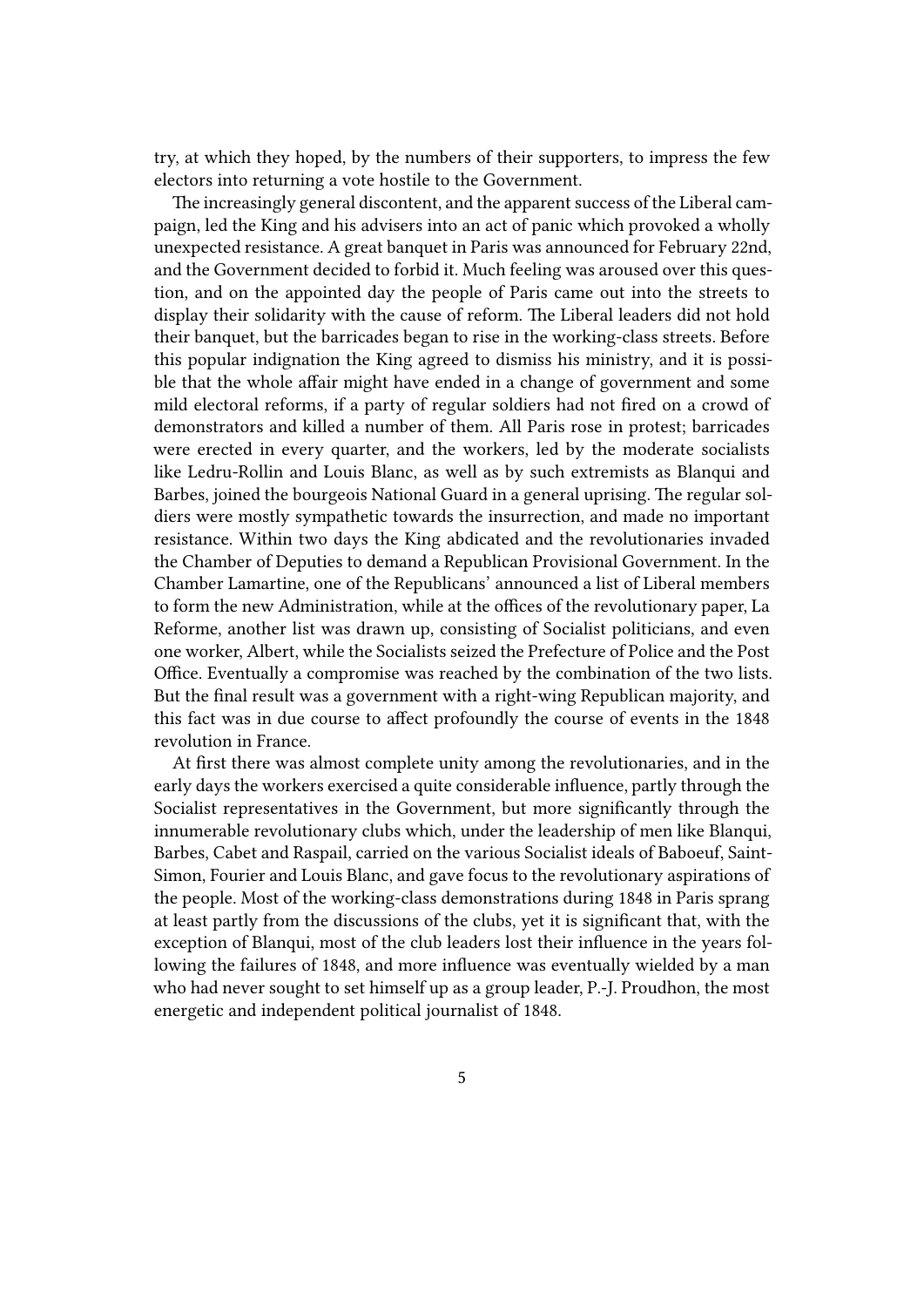The Provisional Government immediately set out to conciliate the workers by a number of reforms. A ten-hour working day was decreed, and a somewhat vague "recognition of the Right to Work" was propounded. Undercutting of wages rates by prisons, convents and other institutions was forbidden, and the community accepted responsibility for industrial accidents, the Tuileries being set aside as a hospital for this purpose. Sub-contracting was abolished, and the old trade guilds were replaced by organisations of workers and employers for conciliation purposes.

But these mild reforms were overshadowed by the initiatives of the workers themselves. They had at first demanded a Ministry of Labour; this was refused by Lamartine and the other Republicans in the Government, but, through the intervention of Blanc and Albert, a "Commission for the Workers" was set up at the Luxembourg. Delegates were elected by each trade, and a kind of Soviet of three or four hundred members assembled, providing, for a time at least, a centre for working-class industrial activity of a radical nature, as opposed to the purely political aims and methods of most of the clubs, with their doctrinaire leaders and orators. By intervening to support strikers, the Luxembourg Commission managed to obtain minimum-wage rates in a number of industries. It encouraged the formation of trade unions among the workers, and also the very wide movement of voluntary co-operatives of producers, which sprang up in many Paris trades. Finally, it issued programmes calling somewhat vaguely for the replacement of capitalist control of industry by a kind of mutualist Socialism, and encouraged workers to offer themselves as candidates in the elections for the Assembly.

Undoubtedly the vigour and power of this organisation aroused much disquiet and jealousy among the bourgeois members of the Government. The reactionaries began to gather in order to combat what they justly regarded as this new threat to their interests, while early in March the right-wing members of the Government set up a scheme to counter the influence of the Luxembourg Commission by regimenting the unemployed into National Workshops, where they were drilled into a force which the Government hoped might be used against the independent and more militant workers grouped around the Luxembourg Commission. Once, indeed, the workers of the Ateliers Nationaux helped to break up a popular demonstration organised by the workers of the Luxembourg, but later, in the June days, they were to join very actively in the rising against the Government.

As an additional means of countering the influence of the Socialist revolutionaries, Lamartine formed, from the youths who had taken a somewhat hooligan part in the February Revolution, a kind of Janissary corps, the Garde Mobile, who were paid, drilled and disciplined to counter popular demonstrations or risings of the type by which he himself had come to power. This corps was to have a somewhat sinister place in French social history, and even today remains the most unpopular body in a country where nobody likes the police. Thus already, after the first few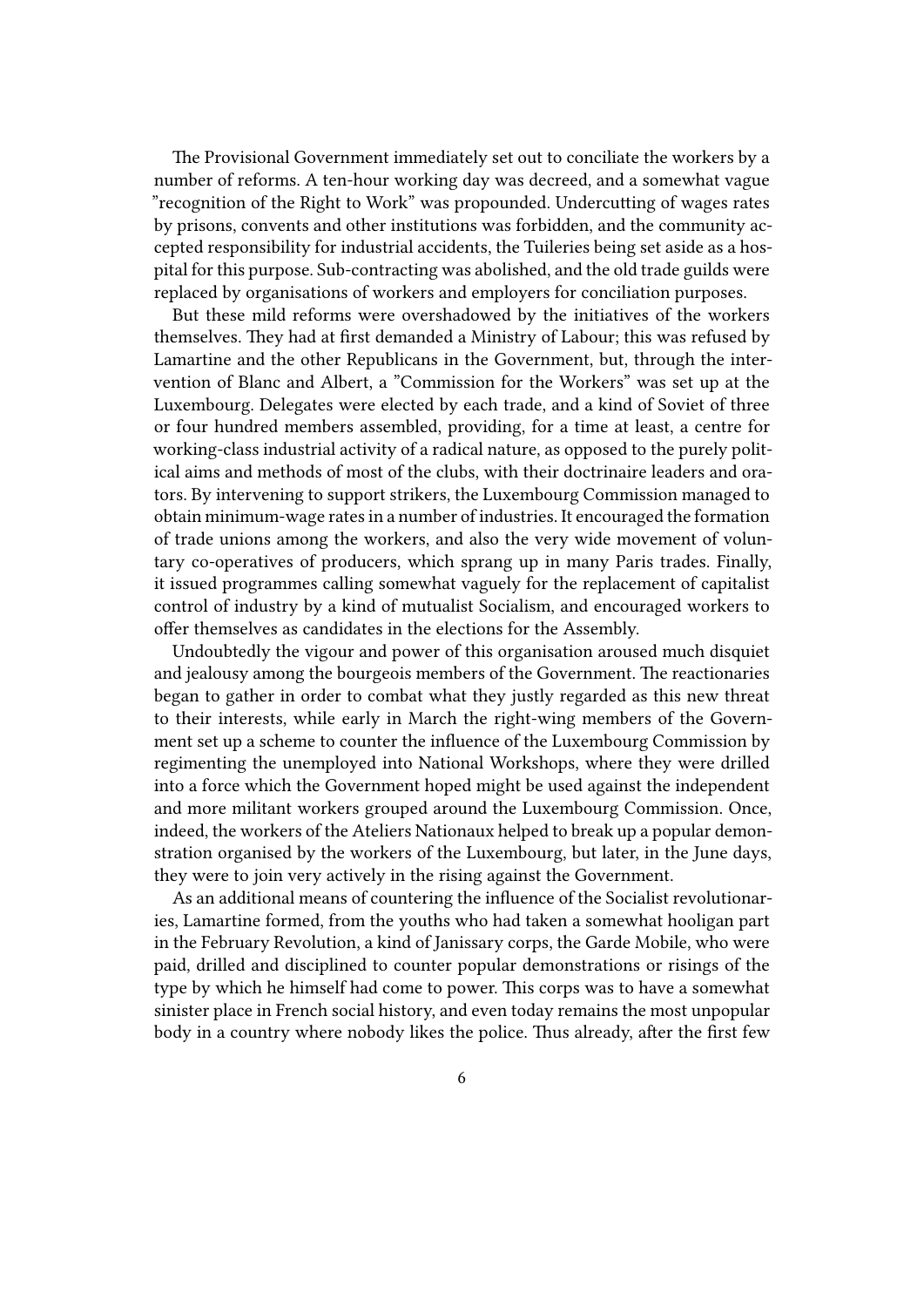days of enthusiastic brotherhood in the February revolution, that clash of forces which later brought a sorry end to the revolution was already becoming evident.

 $+ + +$ 

Meanwhile, however, the news of the Paris revolution had an electric effect on the radical movements in the rest of Europe. The French revolutionaries maintained an internationalism, merely theoretical in the case of the middle-class liberals, but practical in the case of the more extreme Jacobins and Socialists. Lamartine, as Minister of Foreign Affairs, issued a manifesto to the other countries of Europe, which was guardedly internationalist, while at the same time showing a nationalist trend by denouncing the clauses of the 1815 treaty. But in practice the Provisional Government took a very cautious attitude, and Lamartine gave nothing more than fraternal phrases to the many deputations of European revolutionaries who came to petition him. Paris was full of foreign political refugees, and the revolution brought others flowing into this left-wing Mecca. But, although small expeditions of refugees were organised in France and crossed the frontiers into Italy, Germany and Belgium, they were not assisted in any material way by the Provisional Government, and their own plans were even frustrated by its acts. Only in the case of occasional individual agitators, like Bakunin, was any assistance given, and that was usually done secretly and in order to get rid of an embarrassingly subversive person.

However, although the French Republic never gave any material encouragement to insurrections abroad, the example of the February rising had a really stimulating effect throughout Europe between the Pyrenees and the frontiers of Russia. In Germany the discontent of the middle class began to manifest itself in action. In Italy the existing revolutionary movements were impelled to really desperate activity.

The previous year had already seen a stirring of organised opposition to the various German governments. In the Rhineland there were small groups of Socialists and Communists, among whom Marx was already prominent as the editor of the *Neue Rheinische Zeitung*. But Marx and his associates played a very minor part in the revolutionary movements of 1848, which were essentially liberal and Pan-German in character. The German revolutionaries were divided into Moderate and Republican camps. The Moderates, led by von Gagern and Mathy, aimed merely at a federation of the German States which would not interfere with the sovereignty of the existing dynasties, and some kind of democratisation of their individual governments. The Republicans, led by Hecker and Struve, who had held a conference at Offenburg in November, 1847, put forward a more radical but essentially similar programme. They asked for a German parliament elected by universal suffrage, for freedom of Press and conscience, for trial by jury and a graduated income tax, for the responsibility of ministers and the abolition of Privileges. To these demands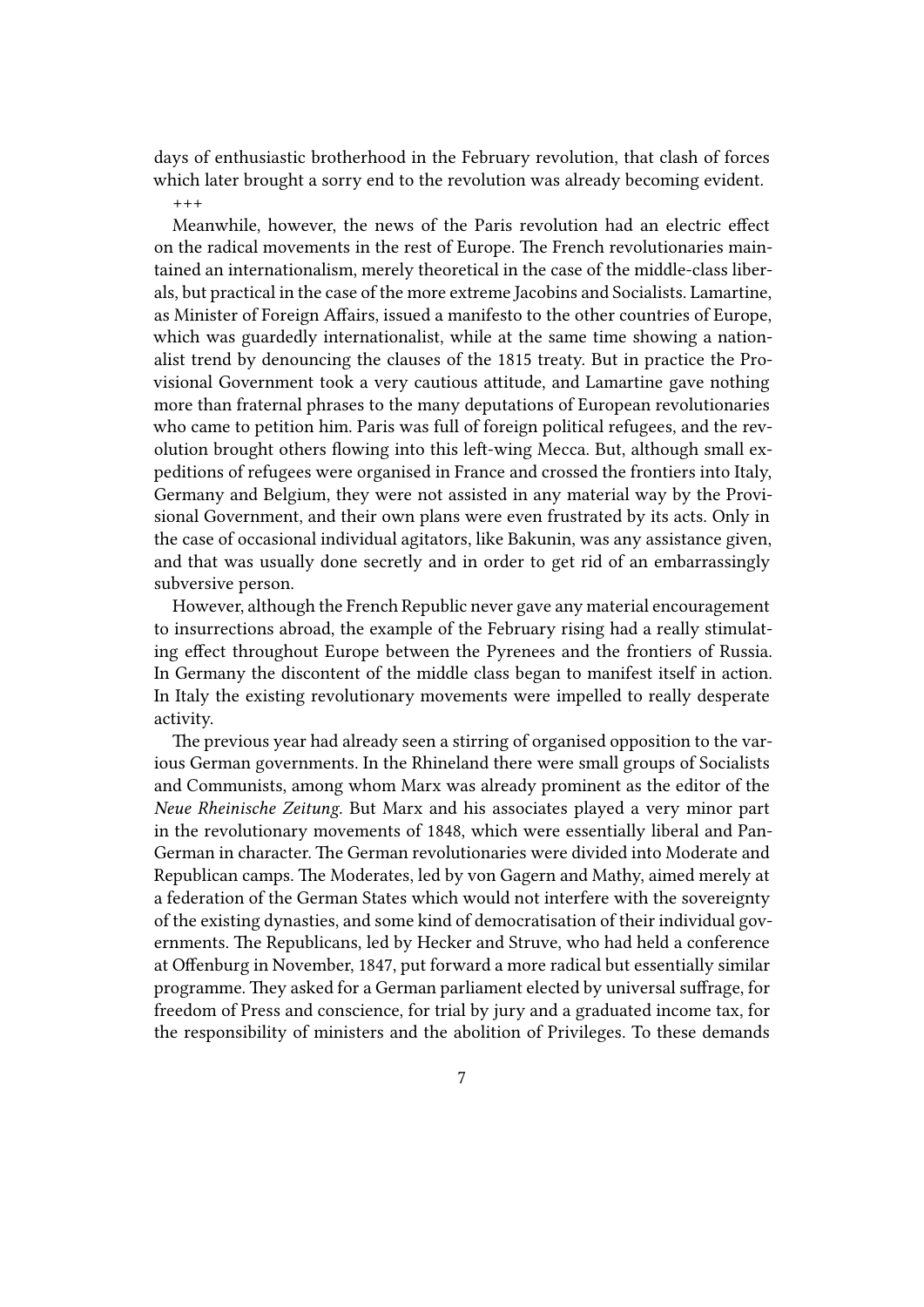they added a number of aspirations so imprecise as to be virtually meaningless, such as "Comfort, education and instruction for all", "Protection of labour and the right to work", and "Adjustment of the relations between capital and labour". Their chief characteristic was a certain swashbuckling wordiness, but for all practical purposes their programme was essentially a liberal one of the most cautious kind.

These groups had succeeded in organising very little really effective resistance, and it may be doubted whether, without the impetus of the Paris rebellion, they would have gone far beyond vague discussion and fruitless resolutions.

But the news from Paris stirred them into action. On February 27th, von Gagern, leader of the Moderates, brought forward a resolution in the Darmstadt Chamber for a German National Parliament. Mathy persuaded the Grand Duke of Baden to grant a democratic constitution, and the rest of the smaller princes followed suit. The mood of the German people was still so cautious that these moves effectively forestalled the Republicans.

But the really great events in the German revolution were to come later in the month. On March 13th in Vienna, the very stronghold of the Empire, the people– burgesses, students and workers together–rose and overturned the seemingly undefeatable regime of Metternich. That statesman went into exile for ever, remarking to his wife, "Yes, my dear, we are dead." The Emperor conceded the people's demands for constitutional government. A National Guard was formed, and on the day after the revolution the great censorship machine of the Empire was destroyed, while the Diet was summoned to meet shortly.

From Vienna the revolt spread to the other great stronghold of German reaction, and on March 18th the barricades went up in Berlin, the troops retired from the city, and the King made haste to submit to the demands of the revolutionaries. The Prince of Prussia, who was regarded with hatred by the population, fled to join Louis Philippe and Metternich in comparatively untroubled England, and the King granted the usual constitutional demands and a political amnesty, while a Liberal ministry was installed under Camphausen. On March 20th the King of Bavaria abdicated and Lola Montez fled from Germany; the first stage of the German revolution, so far as it went, was complete. The customary democratic freedoms and safeguards had been granted, the burden of feudalism was removed from the peasants, and German unity seemed to be carried a step nearer by the meeting on March 31st of the Vorparlament from the Estates of the various principalities. This body decided to convoke a National Assembly, based on universal suffrage, which it was expected would become the federal organ of the German nation, with the power to over-ride the will of princes, whether large or small.

In Italy the Paris revolution gave the impetus to a new wave of resistance. On March 10th, after wild demonstrations in the streets of Rome, the Pope granted a constitution and called in a government where churchmen were no longer pre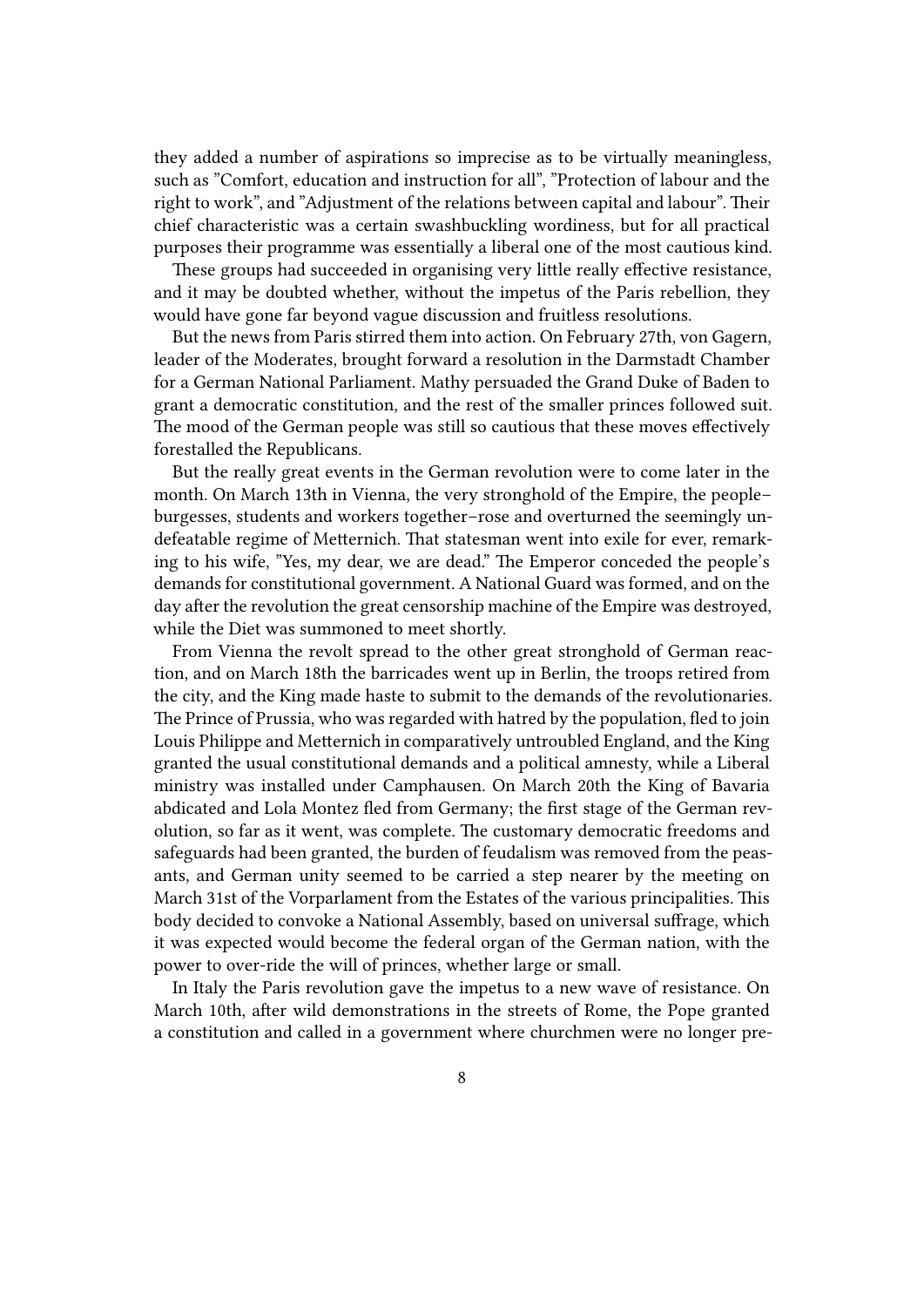ponderant. A few days later, when the news of the Vienna revolution reached Italy, the people of Milan rose in arms, and, after five days of very bitter fighting, drove the Austrians back to Verona. Venice rose on March 23rd, declaring a republic and taking possession of the Austrian arsenal and navy in their city. Willing to gain what he could from a unification of Italy, fearful of insurrection among his own subjects, and anxious to avoid trouble with the neighbouring revolutionaries in France, Charles Albert of Piedmont declared war on Austria and sent his army into Lombardy. Forced on by the demands of their subjects, even the Pope and the King of Naples sent expeditions to help the Piedmontese, though both of them later went back on their word, as soon as it seemed convenient to accept Austrian influence in preference to the revolutionary tendencies among their own people.

Meanwhile, even England had its revolutionary movement, though it assumed a somewhat farcical character. Chartism had been moribund for six years, since the failure of the Petition of 1842, but the news of the rising in Paris stirred up the remaining Chartists to new activity, and the existence of a certain amount of economic distress led the people in many parts of the country to express their discontent in riots and demonstrations, which reached very formidable proportions in Glasgow and Edinburgh. A new Convention was called, in order to present a further petition, and the creation of a revolutionary National Assembly was even proposed. But popular support for the Chartists had shrunk more than either their leaders or the Government imagined.

A great demonstration to present the petition was planned for April 10th, and the authorities, with their minds full of the examples of Paris, Vienna, Berlin and Rome, made elaborate and frightened precautions, calling many troops into London and recruiting from among the wealthier classes a great mass of special constables for duty on the day of the demonstration, among whom was Prince Louis Napoleon, very soon to become the final destroyer of the achievements of 1848 in France.

The demonstration, however, proved a complete fiasco. A small crowd gathered to hear the speeches, and the procession allowed itself to be halted by the cordons of police and troops at the Thames bridges. The day reached a silly conclusion, when the petition was delivered to the Houses of Parliament in three hansom cabs and was found on examination to contain less than two million names instead of the five or six millions boasted by the Chartist leaders. Moreover, many of the signatures were clearly bogus, since, it appeared, Queen Victoria and the Duke of Wellington were both signatories, the latter no less than seventeen times!

Thus the English revolutionary movement ended in an ignominious atmosphere of bathos and hoax, and the Government had no difficulty at all in suppressing the few physical-force Chartists who still tried to arm and drill themselves for an insurrection.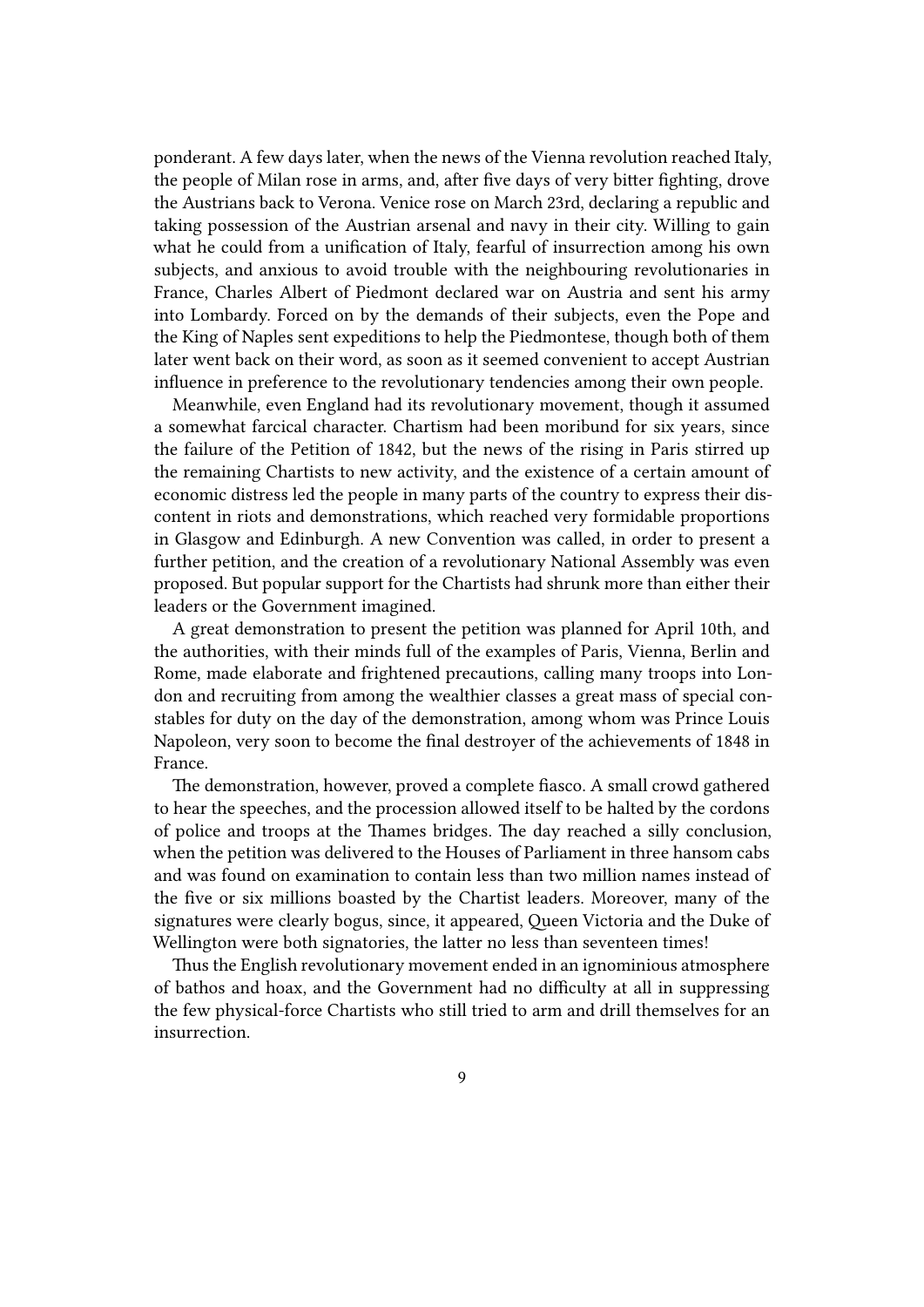Similarly, the Young Ireland movement received an illusory impetus from the February rising, with almost as poor a conclusion as that of the Chartist movement. There was a great deal of revolutionary talk, and the various Nationalist newspapers published inflammatory articles calling for armed rebellion against the alien masters, and giving detailed instructions in the technique of insurrection and the manufacture of weapons and explosives. But the Irish population was as yet unprepared to give adequate support to a revolutionary movement. In June the most active of the revolutionary leaders, Mitchel, was arrested, and the movement soon collapsed, the remaining rebels of any importance being picked off by the authorities and transported. A few isolated riots and armed clashes took place, but these were completely frustrated by the weakness of the leaders, who preached fiery revolution but were, in general, too scared to carry it out or encourage it in others.

 $^{+++}$ 

The revolutionary impetus in Europe was of no long duration, and within two months it became evident that the upper middle class, having installed themselves in power, were unwilling that the revolutionary movements should go any further, and were not averse, in order to gain this end, from allying themselves with those remaining reactionaries who were not yet completely discredited.

Already, in France, a demonstration of the left, led by Blanqui and other club orators, was dispersed because Louis Blanc, the veteran Socialist, intervened on the side of "order" and persuaded the majority of the demonstrators to go home in peace. Blanc's right-wing associates regarded this as a triumph for their ends, and a fortnight later they issued a document, the Piece Tascherau, which purported to show that Blanqui had given information on subversive movements to the Orleanist police. If one considers Blanqui's inflexible character, as demonstrated in his single-minded and almost religiously fanatical career of conspiracy and repeated imprisonments, it is difficult to believe that this paper was anything otherthan a forgery, particularly as no evidence has been produced in corroboration. But it had the desired effect of alienating many revolutionaries from the individual whom the Liberals feared most, and this effect was assisted by the personal animosity which existed within the revolutionary ranks between Blanqui and the equally influential Barbes, his former friend.

The early part of April was devoted to a systematic propaganda against the revolutionary Left. The middle-class elements were consolidated, the working-class "fifth column" was fostered in the National Workshops and the Garde Mobile. By the middle of April the revolutionary tide in France had definitely turned. On the 16th of that month the workers' delegates of the Luxembourg organised a large but very peaceful demonstration to the Hotel de Ville. The authorities called on the National Guard and the men from the National Workshops, who appeared in large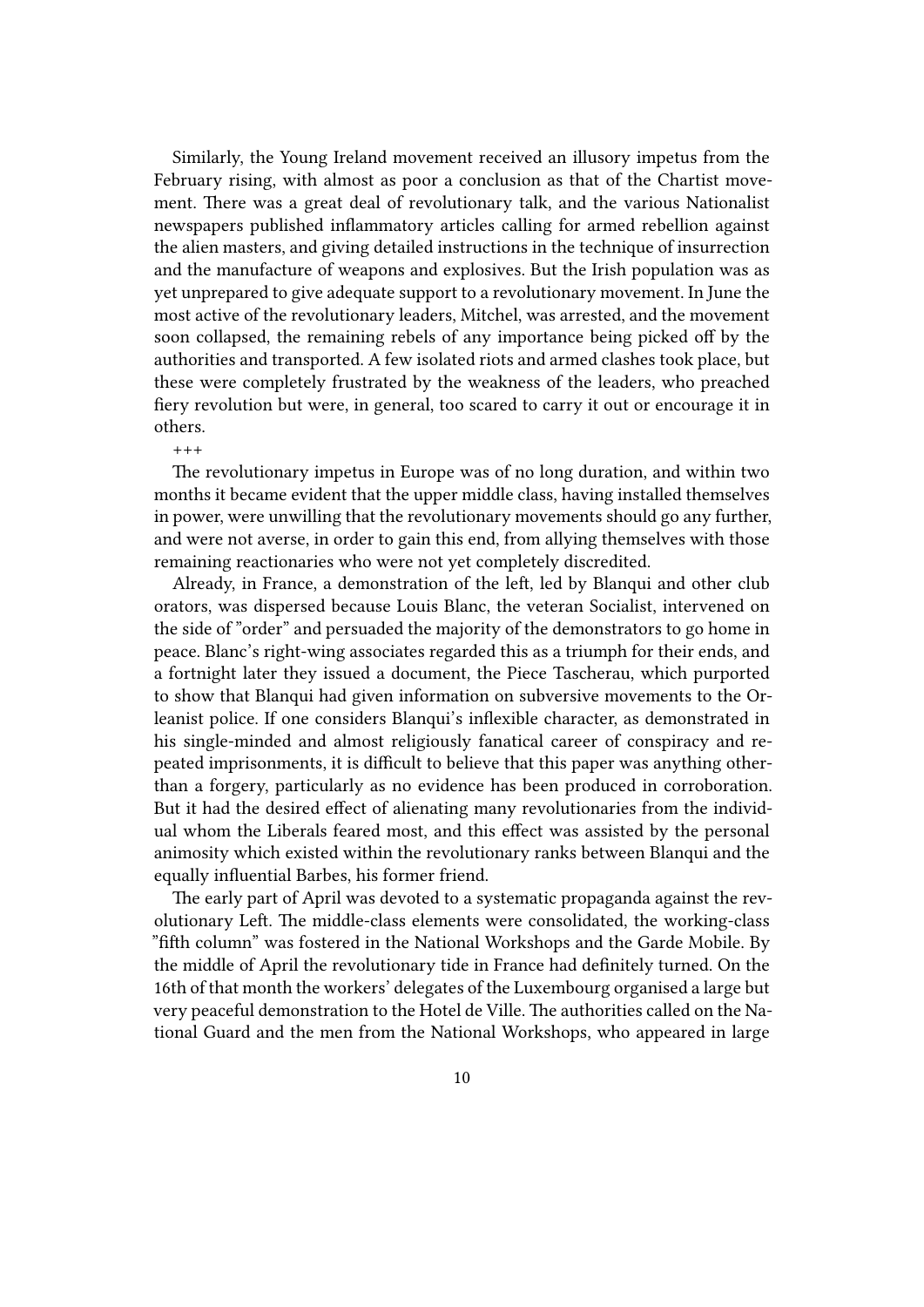numbers and broke up the demonstration shouting slogans against the "Communists". Another veteran Socialist leader, Ledru-Rollin, told the deputation which waited on him to go home and cause no more trouble, and thus, like his associate Louis Blanc, played his part in frustrating the movement which he himself claimed to lead.

A few days later the elections took place, and the Right secured a large majority of the seats, particularly in the peasant districts. The Party of Order, a heterogeneous combination of royalists and conservative republicans, gained the ascendancy, and they were not slow to pursue their advantage. When the workers of Rouen held a demonstration four days later to complain of the manipulation of the polls, the National Guards shot them down. The Parisian revolutionaries were incensed by this act, but the new Assembly went so far as to elect as its own vicepresident the officer responsible for the massacre. It was, furthermore, decreed that no more petitions should be presented.

The Parisian workers were disgusted at the trend which events were taking, and, after the Luxembourg Commission had held its last meeting on May 13th, they began to think of open demonstrations of their discontent. Two days later, the clubs organised a demonstration, ostensibly to present a petition for aid to Poland, but really to make a show of strength in the Paris streets in defiance of the Assembly's ban. After invading the Chamber and proclaiming its dissolution, the demonstrators went back to the Hotel de Ville, where they elected a new Provisional Government. The various versions of the list included the names of all the leading figures who stood in opposition to the Assembly, such as Blanqui, Barbes, Caussidiere, Flocon, Ledru-Rollin, Proudhon, Cabet, Raspail and Louis Blanc, but it is unlikely that all of these willingly allowed their names to be used, particularly as Louis Blanc and Ledru-Rollin still tried their best to compromise with the Right, while Proudhon always held himself aloof from the leaders of the clubs, whose names made up the list. The Provisional Government was short-lived, for Lamartine and his associates called out the bourgeois National Guard, who dispersed the unarmed demonstrators and arrested their leaders. Caussidiere, head of the Paris police, and Courtois, general of the National Guard, were dismissed because they did not attack the demonstrators.

The conflict between the two sections into which the movement of February had split now became more intense than ever. The Assembly, thinking that it had completely consolidated its ground and, by arresting the club leaders, eliminated the possibility of any further rising, proceeded to attack the National Workshops, which it was felt had served the purpose intended by Lamartine and his associates and could now be regarded as a mere waste of money. On May 24th, Trelat drew up instructions that all workers who refused to join the armed forces or to take work with an outside employer should be dismissed from the workshops. Emile Thomas,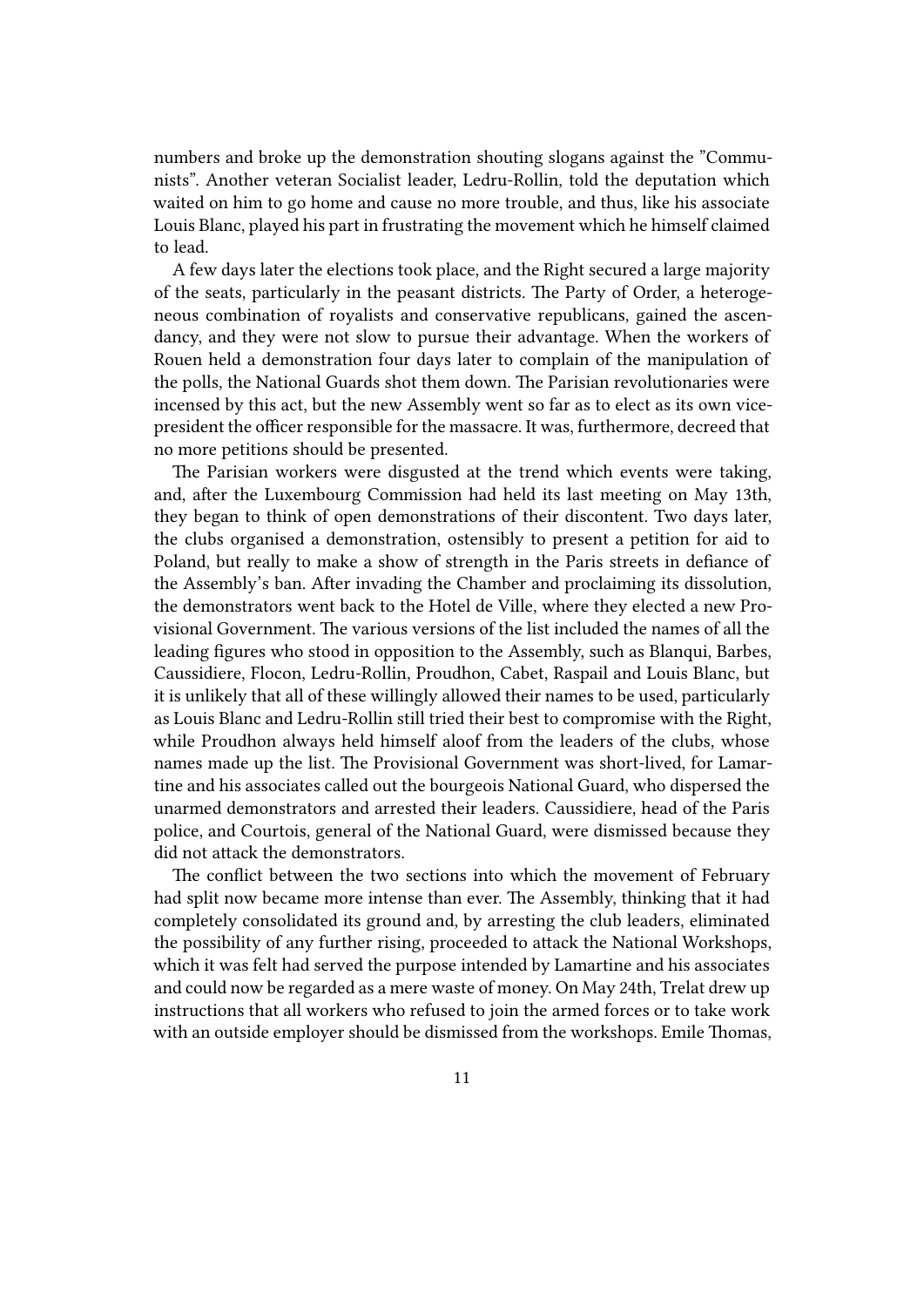the director of the workshops and himself an enemy of the Socialists, protested against the folly of such a decree, but he was silenced by the simple device of kidnapping and transporting him secretly to Bordeaux. After a month's delay the decree was finally issued, with additional provisions abolishing the bureau for giving assistance to the needy and the medical service for workers.

Naturally, the workers who had fought for the revolution in February were not likely to accept such an attack on their livelihood without any protest, and on June 22nd a deputation of them waited on the Government. They received threats in answer, and returned to the working-class areas to prepare for insurrection. By next morning the barricades had risen all over the eastern part of Paris, and the workers, without any leader, had begun the fiercest struggle up to that time in the revolutionary history of France.

Cavaignac, the commander of the Government forces, had withdrawn his troops from the disaffected quarters, with the deliberate intention of allowing the insurrection to grow to its greatest proportions in order to crush completely and finally the revolutionary Left. He then mounted an irresistible attack with large contingents of the Army, as well as the National Guard and the Garde Mobile. The struggle lasted four days, and the workers fought by themselves, with no allies among the middle classes or even among the Socialist leaders, most of whom were in prison or, like Louis Blanc, had no great desire to become too actively involved in real revolutionary struggle. A hostile French historian, de la Gorce, has said of the insurrectionaries:

"To whatever side we turn we find no general direction. The engineers of La Chapelle, who were hidden in the Clos St. Lazare, the brigadiers of the National Workshops, who could be seen behind the barricades in the Faubourg St. Antoine with their cards in their hats and their ribbons in their buttonholes, the old Montagnards, assembled in the Faubourg du Temple or the Faubourg Saint-Jacques, a few deluded old soldiers who loaded the weapons of the least experienced insurgents and commanded the firing on the troops–these were the leaders of sedition, subordinate and unknown leaders, selected for the most part by chance–yet not therefore contemptible, since, unlike more famous demagogues, they had the merit of knowing how to die."

The slaughter was enormous, and the brutality with which the victors acted was extremely savage, prisoners being shot in batches without trial or examination.The Socialist revolution was defeated, and it would be many years before the working class again played any significant part in French affairs. The Assembly could return in peace to its work of undoing the achievements of February.

#### $^{+++}$

The June days represented a major setback to revolutionary aims throughout Europe. Everywhere the more conservative elements began to take the lead. In Ger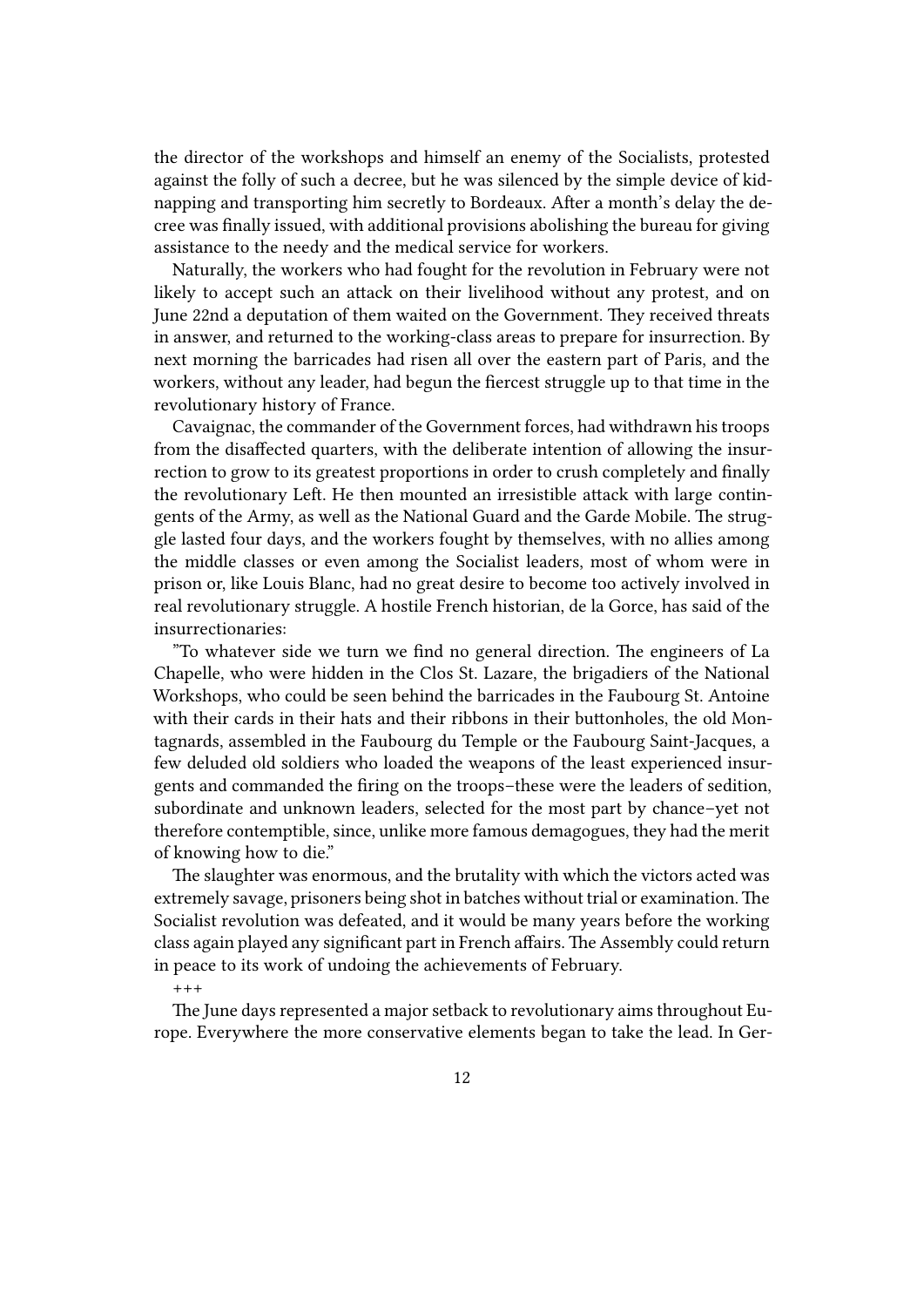many the princes and their ministers gained confidence, in Italy such reactionaries as the King of Naples began to resume their despotic power and to revoke the constitutions they had granted when the popular uprisings first made them retreat in panic. The most significant effect was that, after June, the European revolution began to lose its social character and to become more nationalist. The nationalist revolutions in Hungary and Italy survived for more than a year after the Paris revolution, with its social basis, had virtually ended.

From June onwards the interest shifts almost wholly to the Austrian Empire and its spheres of influence, Germany, Italy and Hungary, and becomes increasingly centred on the attempt by the Emperor and the petty despots of Germany and Italy to regain the power which they had lost in the fall of Metternich.

The radical movement in Germany began to decline as soon as the inspiration of Paris was removed. In April Hecker had made another rising in Baden, but was again defeated, and in May there had been demonstrations in Vienna which forced the Emperor to promise a constitution and depart to the safety of Innsbruck. But when the Frankfurt Assembly finally met on May 18th, its conservative character soon became evident, and this was confirmed when the Archduke John of Austria was elected Regent of the German empire. Very soon the Frankfurt Assembly was encouraging nationalist aggressions against the Danes, and supporting the Emperor in his campaigns against the Italians, the Hungarians and the Slavs. During its whole life, this Assembly devoted itself to wordy discussion and achieved almost nothing; when at last, in March, 1849, it awoke and announced its constitution to be the law of Germany, the gesture was many months too late, and its Rump, deprived of the conservative majority, died uselessly on its ignominious expulsion from Wurtemberg in June, 1849. Nevertheless, while in itself the Assembly was almost completely useless, it has some historical significance as a precursor of the later movements for a united Germany which ended in the hegemony of Prussia– an event anticipated by the Assembly when it offered the crown of Germany to the Hohenzollerns.

The various subject races of the Austrian empire were late in joining the revolutionary movement, and their role was for the most part reactionary in its effect. In Hungary, as we have said, the revolution remained in the hands of the landowners and the upper middle class, and it was to a Diet of noblemen that the Emperor granted a constitution after the March rising in Vienna had made him feel insecure enough to wish to placate any potential ally. And, for the time being at least, this act stood him in good stead, since during its early days the Hungarian movement remained monarchical and the Republican agitation of men like Perczel had little effect. Indeed, so loyal were the Hungarians to the Emperor, and so little were they willing to understand other peoples who fought for national freedom, that in June, 1848, they actually sent an army to assist in subjugating Lombardy and Venetia.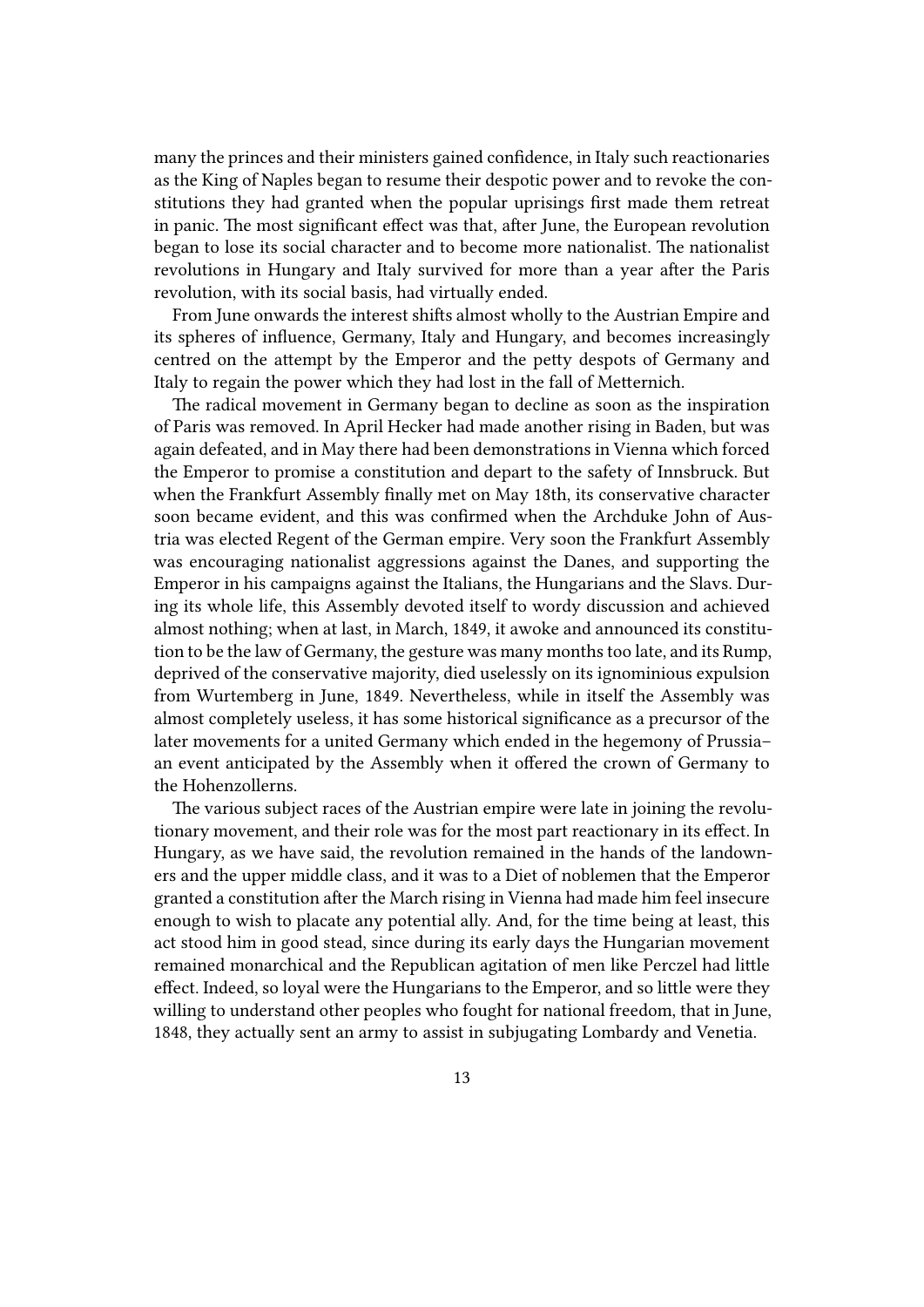The acquisition of partial autonomy only increased the nationalist tendencies of the Magyars, and made their rule more intolerable to the Serbs, Croats and Roumanians included within their territories. In May, 1848, there was a general rising of these peoples, of a racial rather than a social character, and for the rest of its existence independent Hungary was beset by revolutions among its subject peoples which might have been placated by a less haughty treatment on the part of the ruling race. But, as it was, the Slavs and Roumanians, incensed by the treatment they received, allowed themselves to be used as tools by the Austrian Government, which maintained a pretence of impartiality towards the differences between the Hungarians and their subjects, but which in fact secretly encouraged all these races, and particularly the Croats, in their rebellion.

The Slavs, in fact, play an unhappy part in the history of the European revolution. There was, indeed, one genuine Slav movement of revolt against the Austrian Government, when, on June 15th, the morrow of a Pan-Slav conference, the people of Prague, supported by a number of Polish and Russian revolutionaries, including Bakunin, who happened to have reached that city during his travels, rose and drove out the Austrian troops. But the revolt was soon crushed, and from that time the Slav movements fell into the hands of bourgeois Nationalists who were willing to play the Emperor's game of divide-and-rule, in the hope of gaining some kind of autonomy, which, in fact, they never achieved.

During the late summer of 1848 the Emperor began to feel sufficiently confident to return to autocratic methods, so much did events appear to have turned to his advantage. On August 5th Milan had fallen and Charles Albert had withdrawn his forces to Piedmont, leaving the Venetian Republic as the only unconquered part of Northern Italy. Less than three weeks later a clash between the National Guard and the unemployed workers in Vienna had shown that the Austrian revolutionary movement was suffering from a similar division to that which had destroyed the revolution in Paris. In September, the Croats, with the tacit approval of the Emperor, began to advance into Hungary, and on October 3rd Ferdinand announced the annulment of the Hungarian constitution and appointed Jellachich, Ban of Croatia, the military ruler of Hungary, a calculated insult to the pride of the Magyar aristocracy, who had always regarded the Croats as an inferior race. Austrian troops began to assemble for the expedition against Hungary.

But Ferdinand had calculated without one factor, the citizens of Vienna, who stand out in the history of 1848 as the only people who were willing to sacrifice themselves for the freedom of another revolution. On October 6th the workers and students rose, the Minister of War was hanged from a lamp-post, and the Emperor fled in terror. But the next day Windischgratz began to collect an army of Slavs, and by October 23rd he had surrounded the city. The Hungarians made a halfhearted attempt to relieve the Viennese, but were defeated outside the walls,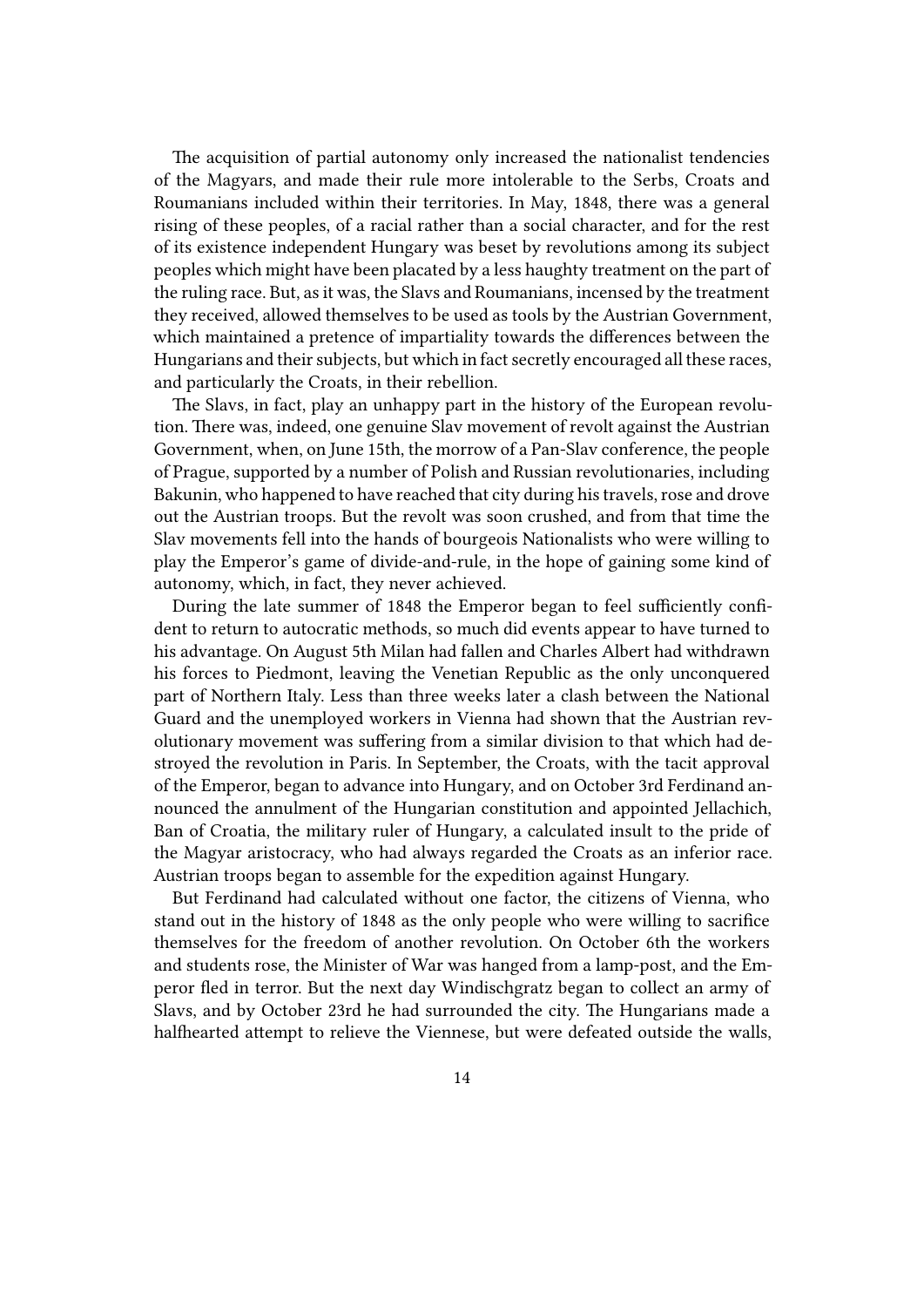and there followed a general assault on the rebel garrison, which terminated by the fall of Vienna on November 1st and the end of the Austrian revolution. Austria returned to its autocratic government, and, after Ferdinand's abdication in December and the accession of Francis Joseph to the imperial throne, the Diet, which had maintained a nominal existence for some months, was dissolved in March, 1849, and Austria retired temporarily from German affairs.

Nevertheless, the revolution had not been wholly fruitless, for, unlike the German States, the Austrian authorities made no attempt to re-impose feudalism on the peasants.

At the same time, the current of events led the King of Prussia to adopt a changed attitude towards the Assembly to which he had previously deferred, and, supported by the Liberals who had climbed to office in the revolution earlier in the year, he decided to dissolve this institution.

The members of the Assembly made a show of resistance, but, when Wrangel's troops appeared before Berlin, they were allowed to enter the city without hindrance, and the Assembly was finally dispersed, its members recommending a campaign of non-payment of taxes which met little response.

The revolution was in full retreat, for the following month Louis Napoleon, after a demagogic campaign aided by the excesses of the Royalists and the rightwing conservatives, became President of France, supported largely by the votes of French workers who had lost trust in Socialists like Ledru-Rollin and who mistakenly thought that by voting for Napoleon they were avenging themselves on Cavaignac and the Right. In this, as in many other points, the career of Napoleon resembled those of the modern dictators.

The early part of 1849 saw a new reversal of fortunes for the Austrian Empire. From January to March the Imperial armies fighting in Hungary met with continual defeats, while new insurrections broke out in Italy. On February 6th the people of Tuscany rose, and, after the flight of the Grand Duke, proclaimed a republic. Three days later there was a rebellion in Rome, the Pope fled to Neapolitan territory, and the Republic was founded.

The Roman rising was somewhat different from the previous insurrections, since it was inspired by Mazzini, the great idealist of the Italian revolution, who had never before enjoyed the chance of putting his ideas into practice. Mazzini was not a socialist, but he strongly opposed large-scale capitalism and landlordism, and his movement had such deep roots in the working class that in later years he was a serious rival of Marx and Bakunin for influence in the International. During the six months of the Roman Republic, Mazzini's disinterested administration and Garibaldi's dashing defensive tactics brought about a unity among the Roman people which was only equalled by that of the sister republic of Venice.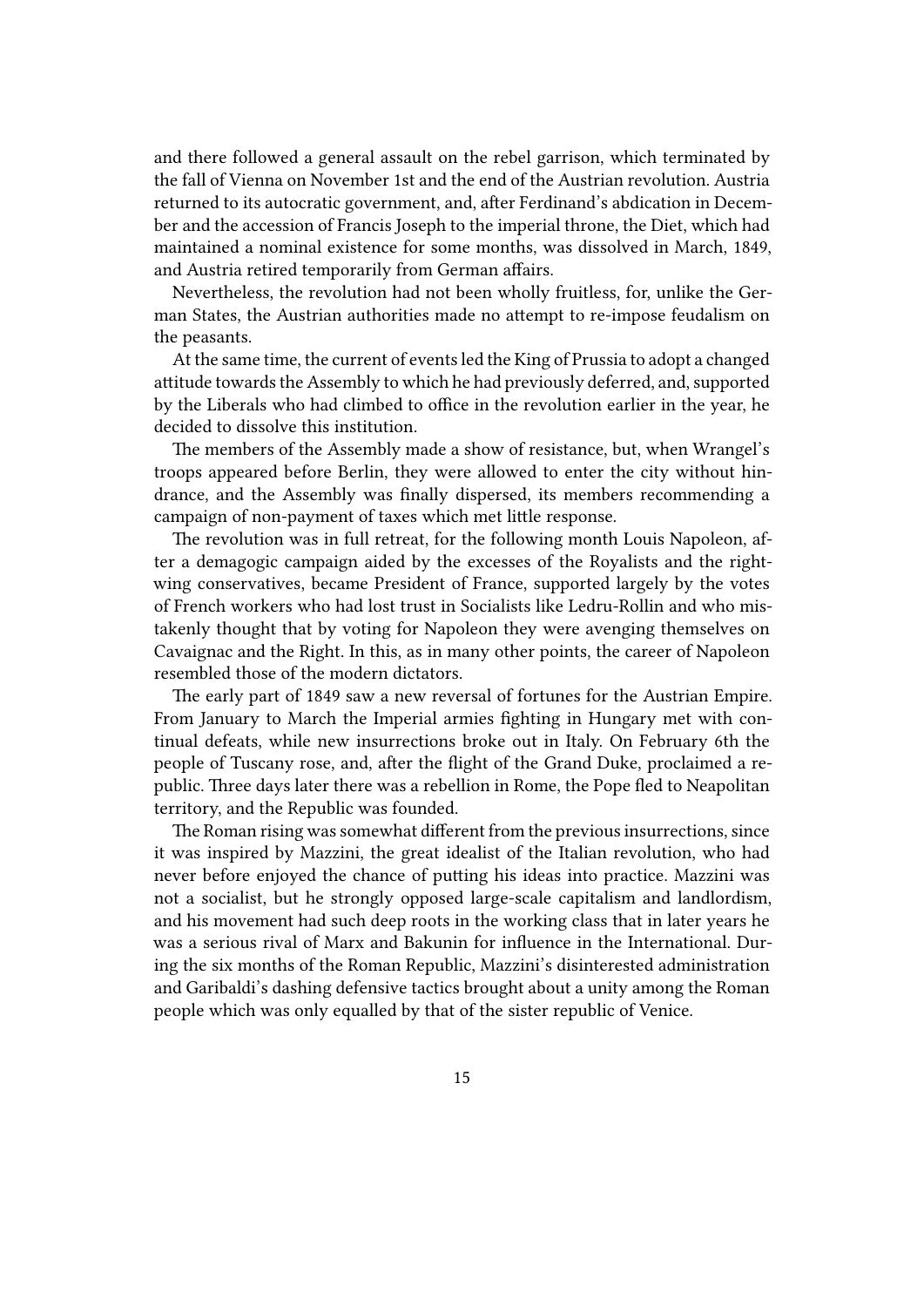The events in Tuscany and Rome led Charles Albert of Piedmont to decide that if he wished to retain any influence in Italy he must act quickly, and on March 12th he again declared war on Austria and advanced into Lombardy.

The new insurrections in Italy and the successes of the Magyar armies in Hungary and Transylvania led the Emperor of Austria to the desperate measure of calling in the assistance of his fellow autocrat, the Tsar of Russia, to re-establish the integrity of his Empire. This signalised the beginning of a really concerted attack by the new alliance of autocrats and the upper bourgeoisie on the remnants of the revolutionary achievements in Europe. The Austrians, assisted by the Russians in Hungary, were enabled to defeat the Piedmontese at Novara and thus suppress once again the revolution in Lombardy. Meanwhile, the French sent an expedition to Italy. Nominally, this was to assist the Roman Republic and halt the southward march of the Austrian troops, but in fact it represented a move against the Republic, and this was made clear by General Oudinot's aggressive actions. De Lesseps was sent to enquire into complaints concerning Oudinot's conduct, but, when an even more reactionary Assembly was elected on May 29th, de Lesseps was recalled and Oudinot's role in Italy became clear. After desperate fighting in the outskirts of Rome, the French army entered the city on July 3rd, and on the 15th of that month the Papal Government returned to Rome. The French Republic had destroyed the Roman Republic and installed an autocrat in its place.

Encouraged by the general tendency, the princes of Germany began to attack what remained of the revolution in their territories. On April 12th, as I have already mentioned, the Frankfurt Assembly performed its one act of real defiance by declaring its constitution to be the law of Germany. The Chambers of Prussia, Hanover and Saxony decided to uphold this decision, and were immediately dissolved by their respective rulers, the King of Prussia calling on all the States to revise in an autocratic direction the constitutions which had been granted during the risings in the previous year. The German upper bourgeoisie had already consolidated their position as allies of the old aristocracy, and it was left for the petty bourgeoisie to make what resistance they could. In April there were risings in the Rhineland and Saxony, both of which were crushed by Prussian troops. Dresden put up a stubborn defence, among the fighters being Richard Wagner and, once again, Bakunin, who was arrested here and began his decade of rigorous imprisonment in the dungeons of Saxony, Austria and Russia. Dresden fell on May 9th, and the next day there began a revolt in Baden and the Palatinate. A Republic was declared in these provinces, and for more than two months the rebels resisted; it was the first time that any really effective resistance had been made to reaction in Germany, but it also failed when the last citadel of Rastatt fell on July 23rd, and the German revolution was at an end.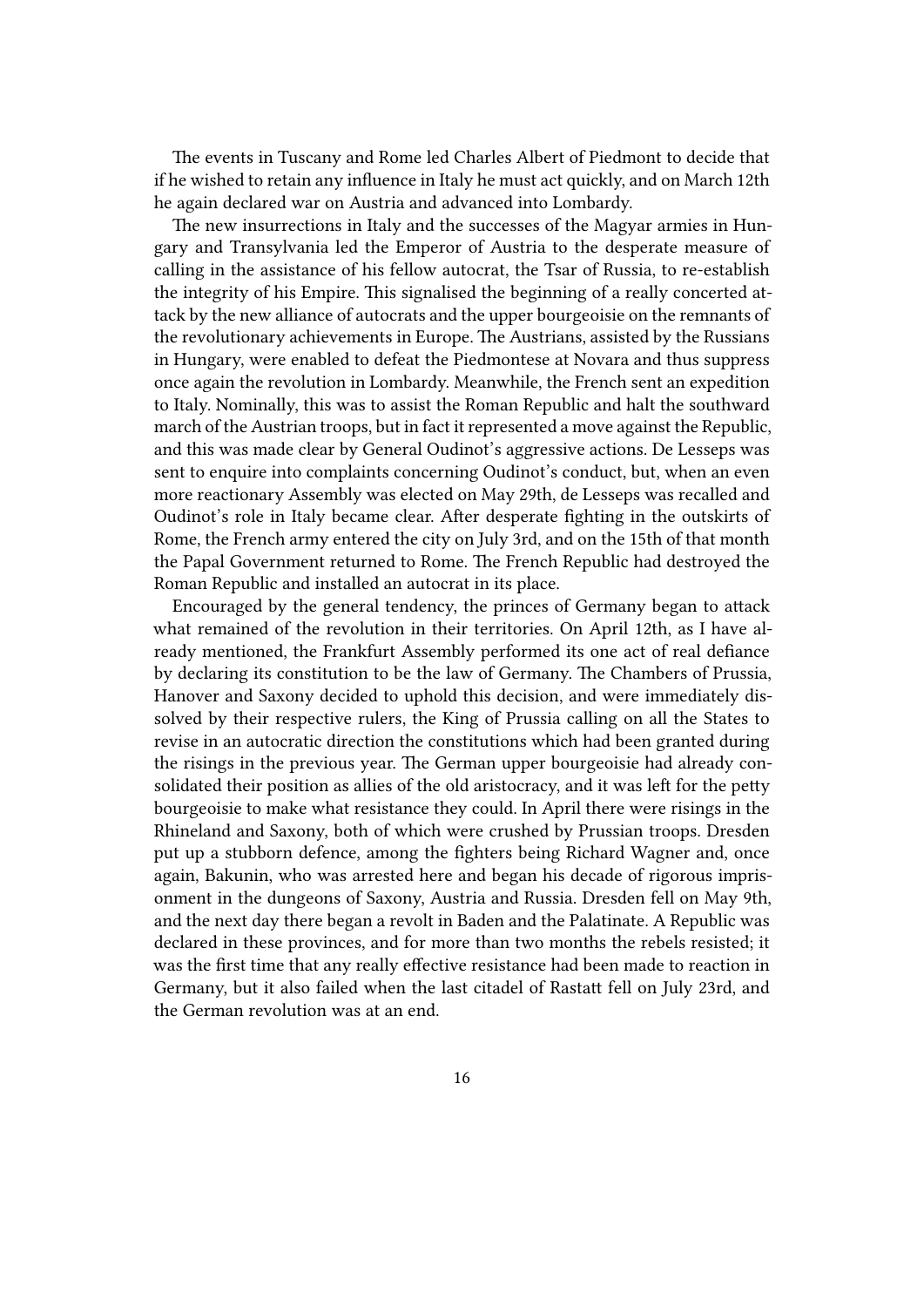The months of August and September saw the two desperate last stands of the 1848 through 1849 revolutionaries. The first was in Italy. After the revolutions in every other part of that country had been crushed, the Republic of Venice continued to fight on, maintaining, under the leadership of a Jewish lawyer, Daniele Manin, a great unity of classes in the struggle to retain its ancient independence. Cut off from the rest of Italy and from any hope of assistance from outside, the Venetians resisted Until it was no longer physically possible, until the last day's food had been eaten, the last ammunition had been consumed, and cholera had reached epidemic proportions. No city showed such a unanimous desire to maintain its essential liberties as did Venice throughout the whole period of the 1848 through 1849 revolution; it seemed as if the spirit of the medieval free cities had been here re-born and brought to a late flowering.

If Venice represented the last stand of the democrats in 1848, in Hungary the nationalist aristocracy carried on for a month longer. In April 1849, the Hungarians had finally declared their independence of the Austrian Emperor, and formed themselves into a Republic under the leadership of Louis Kossuth. The circumstance that led a revolution of landowners to abandon their dynastic loyalties had been what seemed to them the final treachery by which their King had called in a foreign autocrat to help in their suppression. For some months they carried on a great campaign of cavalry warfare, but in the end they were no match for the alliance of Austrians, Russians, Roumanians, Croats and Serbs. Moreover, they were split by internal dissensions, since many of their leaders, including the commanding general, Gorgei, found it hard to give up their monarchical ideas, and seem to have fought half-heartedly after Hungary became a republic. On August 11th the Provisional Government abdicated, and Kossuth fled the country, to enter on a life of picturesque exile in England. Two days later the main army, under Gorgei, surrendered at Villagos, and the Austrian General Haynau, who had already made himself notorious for his barbarities in Lombardy, instituted a rigorous process of shooting and hanging. Isolated bands of Hungarians continued to carry on a hopeless struggle against their enemies, and it was not until September 26th, six weeks after the collapse of the main forces, a month after the capitulation of Venice, that the last stronghold of the revolutions of 1848 through 1849, the Hungarian fortress of Komorn, fell to the Imperial armies.

#### $^{+++}$

The period of revolution was ended, and a new period of reaction began in Europe, with Napoleon III and Bismarck taking the places of Guizot and Metternich. Some of the political movements of 1848 were to achieve a partial though twisted fulfillment at the hands of these new autocrats. German unity was achieved in a subordination of the remaining provinces to Prussian hegemony, an end hardly desired by the original Pan-Germans. Slav unity was to become a political weapon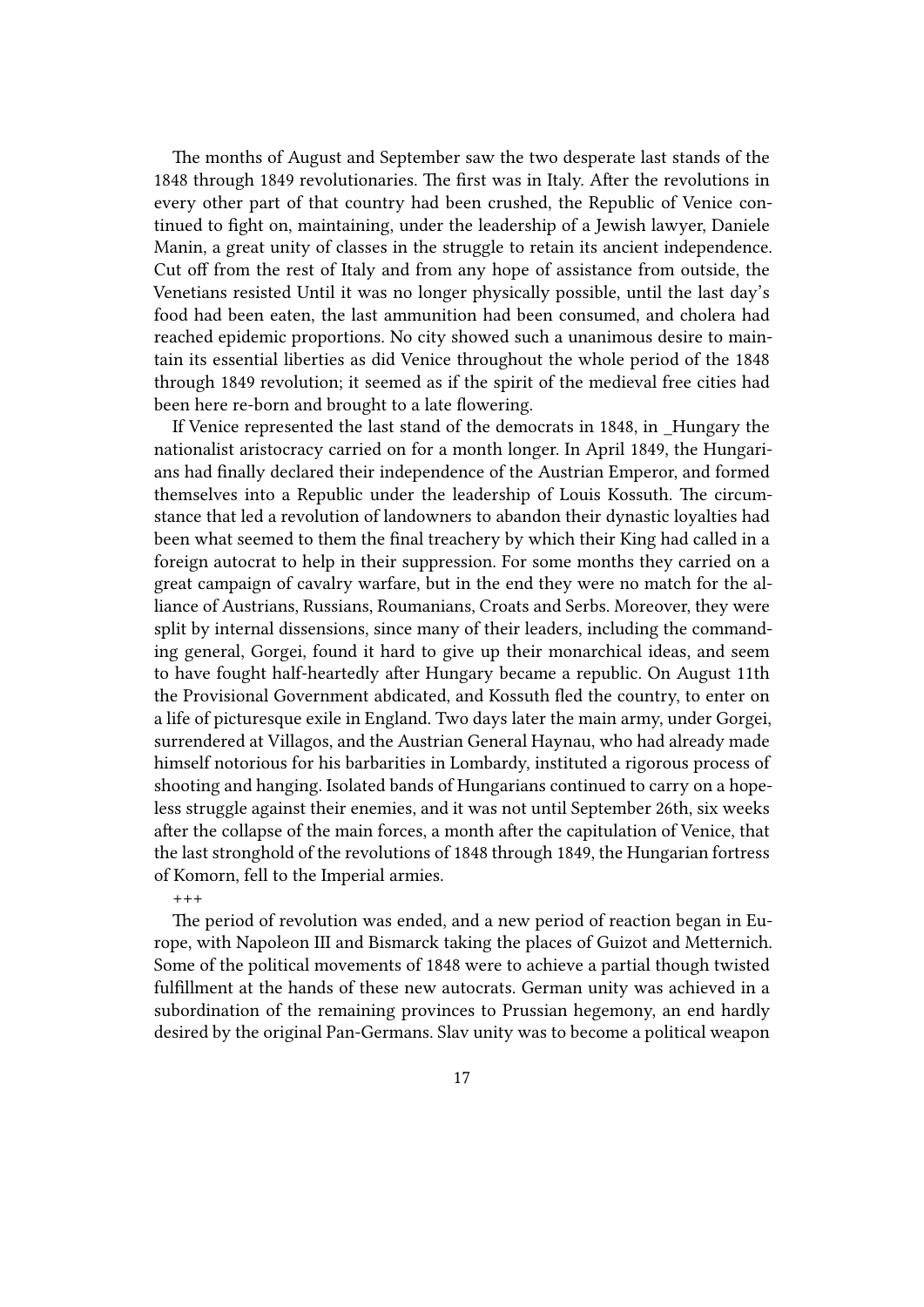in the hands of the Russian Tsars, and in our own day has been achieved as much by force as by persuasion. Italian nationalism resulted in a unification of Italy under the Piedmontese royal house which did not accord with the original ambitions of Mazzini and Garibaldi. Most of the demands of the Chartists were gained in the ensuing century, but their attainment has not eliminated the need for radical struggles in other fields.

But the actual insurrections of 1848 do not loom so large in our vision today as the political and social tendencies which the revolution initiated. The movements of 1848, frustrated as they may have been in their achievements, were accompanied by a crystallisation of the political ideas which were later to become foundations for important social movements. Here it is sufficient to sketch them briefly.

The appearance of Marxist Communism, as a clearly defined political creed and the basis of a social movement, dates from 1848, for Marx's *Communist Manifesto*, although it may have been written late in 1847 and published a month before the outbreak of the Paris rising, was essentially motivated by the same spirit of revolt as provoked the various European uprisings. Neither Marx personally nor the *Communist Manifesto* had any great influence on the events of 1848; their time was to come in the following years when the workers had largely turned away from Jacobinism towards a more specifically working-class creed. Marx's influence was at first strongest among the German workers, but even there it was shared by another Socialist, who gave active sympathy to the risings of 1848, Ferdinand Lassalle, the founder of the Social-democratic movement in Germany.

In the Latin and Slav countries the influence of Marx was late in becoming evident, and here the characteristic movements of the latter half of the nineteenth century stemmed from the ideas of other participants in the 1848 risings. In France the revolutionary movement subsequent to 1849 was divided mostly between the supporters of Blanqui, the founder of a species of extreme Baboeuvism and advocate of revolutionary dictatorship (he initiated the idea of the dictatorship of the proletariat ") and those of Proudhon, who, as an independent journalist, had subjected the events of 1848 to an acute criticism in his successive newspapers, all in their turn suppressed by the authorities. Proudhon denounced governmental institutions, and demanded the elimination of accumulated property. Under his influence a large mass of the French workers turned aside from political conspiracy into industrial organisation, and Syndicalism owed much to his teaching. During the Paris Commune of 1871 the rebels were mostly divided between the followers of Blanqui and those of Proudhon, while in its early days the Proudhonians were as influential in the First International as the Marxists.

Proudhon was the first continental anarchist, but the creation of an organised anarchist movement, which later played a very great part in social unrest in Latin Europe, Russia, Bulgaria and the United States, was undertaken by another active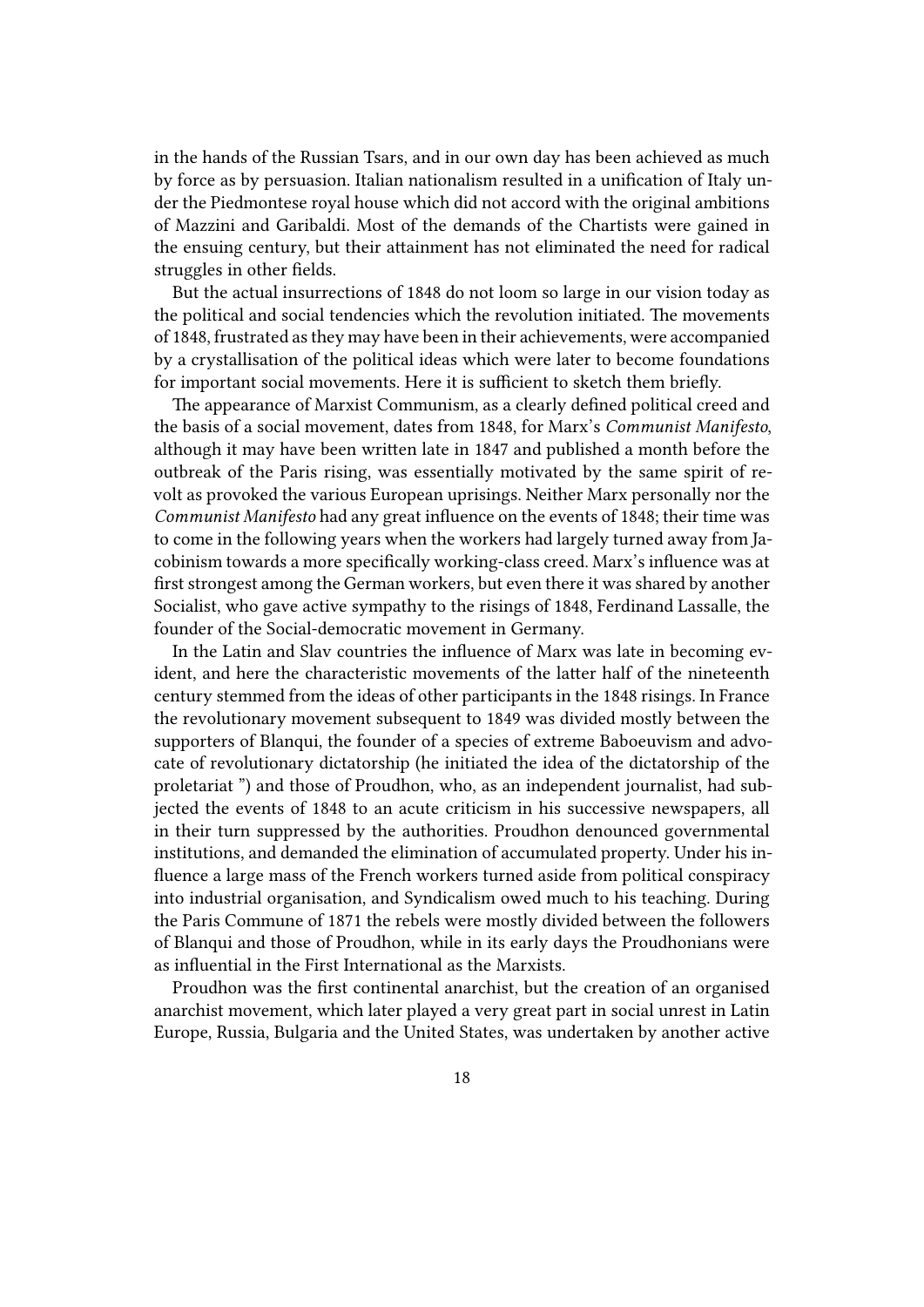participant in the 1848 revolutions, Michael Bakunin. Although Bakunin had already absorbed Proudhon's ideas during 1848, his main preoccupation in these days was a kind of revolutionary pan-Slavism. When, however, he escaped to Europe after his decade of imprisonment, with his ideals of 1848 still unharmed, he entered the revolutionary movement of the 1860s as a declared anarchist, and led the strongest opposition to Marx in the International. This organisation eventually split into Marxist and Anarchist wings, and the anarchists remained the most important group in Spain, as well as for many years playing an influential part in the French, Italian, Russian and American working-class movements.

Another Russian whom 1848 set irrevocably on a revolutionary course was Alexander Herzen. A confirmed sceptic, and a very ironical observer of the shortcomings of the 1848 revolutionaries, Herzen almost unwillingly retained his ideals, and in the following decade founded a Russian emigre paper, The Bell, through which he wielded a greater influence than any other single person on the development of a Russian liberal and revolutionary movement against the Tsarist autocracy.

In Italy the influence of Mazzini was for some years very great in the revolutionary movement, but after the unification it gave place to the more definite social ideas of the socialists and anarchists.

In Ireland the farcical failure of 1848 prepared the way for a stronger nationalist movement, which, under the Fenians, brought a really effective opposition to the British rule. In England, with the discrediting of Chartism, the workers turned back to the Trade Union ideas which had been so influential in the 1830s and for a long period, except for the comparatively slight activities of the Christian Socialists, the discontent of the working class was directed into channels of industrial organisation.

But, if the influences of 1848 are to be found in all the left-wing movements of today, in Socialism, Communism, Anarchism, Trade Unionism, they are also present among the Right. Napoleonic Cesarism sprang from 1848, and Louis Napoleon became the first of the modern dictators, by the use of methods which closely anticipated those of Hitler and Mussolini. The nationalist movements of 1848 found their perverted conclusion in Nazism and Fascism, the pan-Germans, in particular, being almost as violent as the Nazis in their denunciation of the inferior races and their desire to maintain the German hegemony over a whole range of subject peoples.

A century of crowded political events has passed since "the year of revolutions". Yet we still live under the influence of the happenings of that time, and still, in our own day, are witnessing the fulfillment, usually in an ironically perverted form, of the ideals for which the men of 1848 fought, often futilely, and never more than half-realising the significance of their acts.